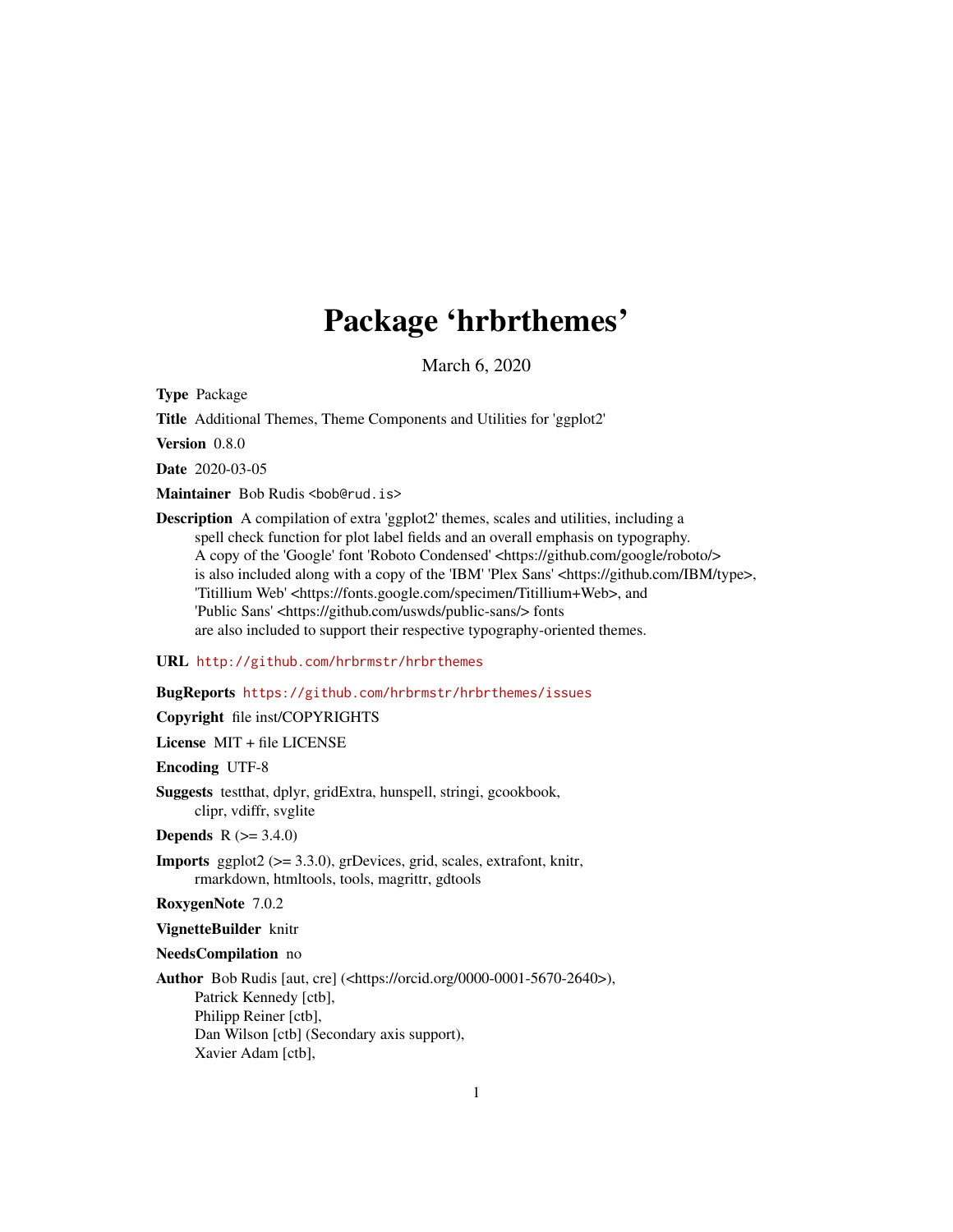Google [cph] (Roboto Condensed & Titillium Web Fonts), IBM [cph] (Plex Sans Font), Impallari Type [cph] (Public Sans Font), Jacob Barnett [ctb], Thomas J. Leeper [ctb] (<https://orcid.org/0000-0003-4097-6326>), Joris Meys [ctb]

Repository CRAN

Date/Publication 2020-03-06 18:50:02 UTC

# R topics documented:

|                                                                                                          | 3              |
|----------------------------------------------------------------------------------------------------------|----------------|
|                                                                                                          | $\overline{3}$ |
|                                                                                                          | $\overline{4}$ |
|                                                                                                          | $\overline{4}$ |
|                                                                                                          | 5              |
|                                                                                                          | 5              |
|                                                                                                          | 6              |
|                                                                                                          | 6              |
|                                                                                                          | 7              |
|                                                                                                          | 7              |
|                                                                                                          | 8              |
|                                                                                                          | 8              |
|                                                                                                          | 9              |
| $import\_econ\_sans \ldots \ldots \ldots \ldots \ldots \ldots \ldots \ldots \ldots \ldots \ldots \ldots$ | 9              |
|                                                                                                          | 10             |
|                                                                                                          | 10             |
|                                                                                                          | 11             |
|                                                                                                          | 11             |
|                                                                                                          | 12             |
|                                                                                                          | 12             |
|                                                                                                          | 14             |
|                                                                                                          | 14             |
|                                                                                                          | 15             |
|                                                                                                          | 15             |
|                                                                                                          | 16             |
|                                                                                                          | 17             |
|                                                                                                          | 20             |
|                                                                                                          | 24             |
|                                                                                                          | 27             |
|                                                                                                          | 29             |
|                                                                                                          | 31             |
|                                                                                                          |                |
|                                                                                                          |                |
|                                                                                                          | 38             |

**Index** [39](#page-38-0)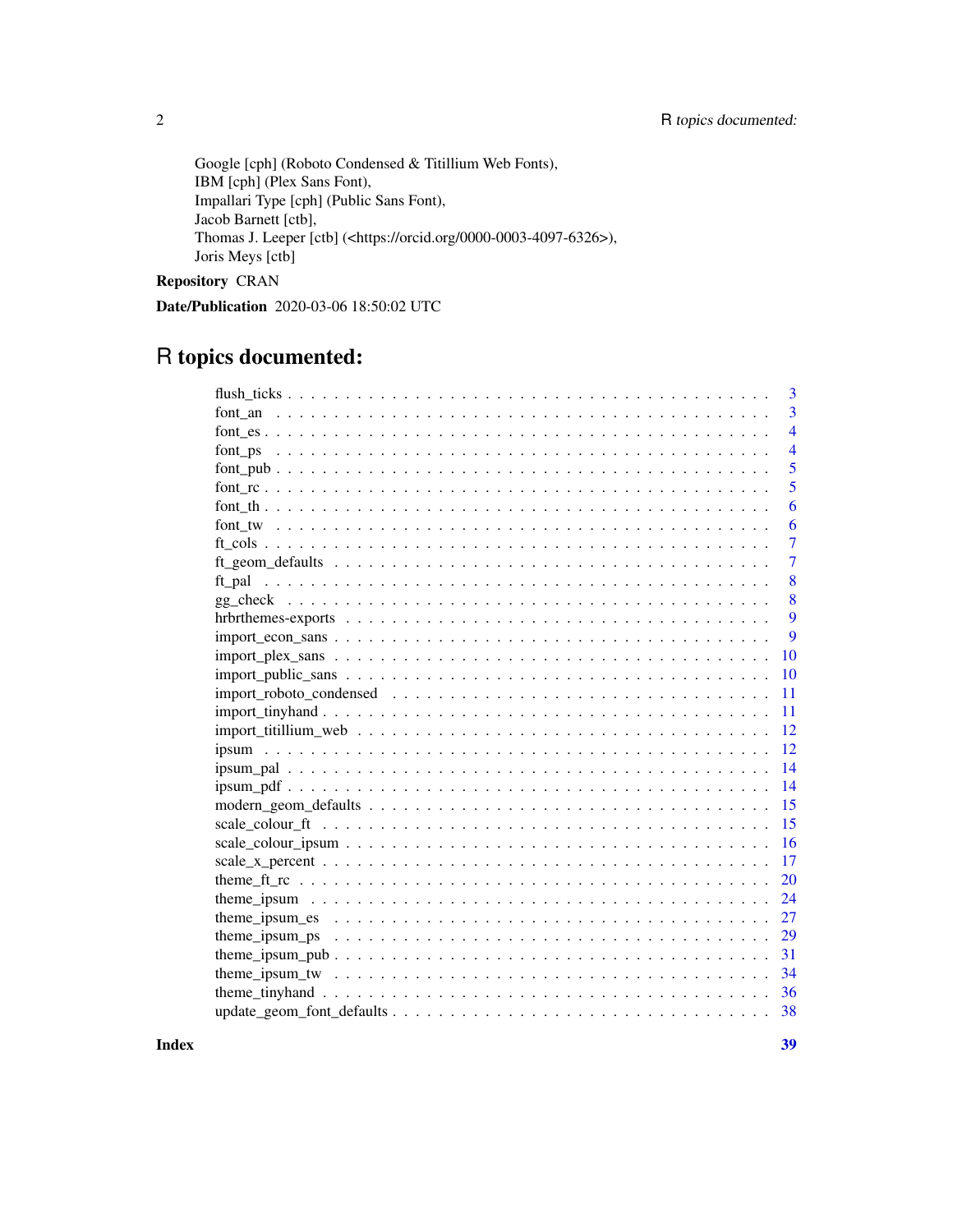<span id="page-2-0"></span>

### Description

A covenience function intended for basic, fixed-scale plots only (i.e. does not handle free scales in facets).

You need to pass in a ggplot2 object to this function. It can't be +'d in a chain of geoms, coords, scales, themes, etc. It also builds the plot (but does not display it) so if the plt takes a while (i.e. has lots of data or transforms) this will also take a while.

# Usage

flush\_ticks(gg, flush = "XY", plot = TRUE, cat = TRUE)

# Arguments

| gg    | ggplot2 plot object                                                        |
|-------|----------------------------------------------------------------------------|
| flush | either "X" or "Y" or "XY" to flush individual or both axes. Default: both. |
| plot  | if FALSE then the ggplot object will be returned <i>invisibly</i>          |
| cat   | if TRUE then display theme () statements and copy them to the clipboard    |

### Value

ggplot2 object with theme() elements added

### Note

Intended for basic, fixed-scale plots only (i.e. does not handle free scales in facets).

font\_an *Arial Narrow font name R variable aliases*

### Description

font\_an == "Arial Narrow"

### Usage

font\_an

### Format

length 1 character vector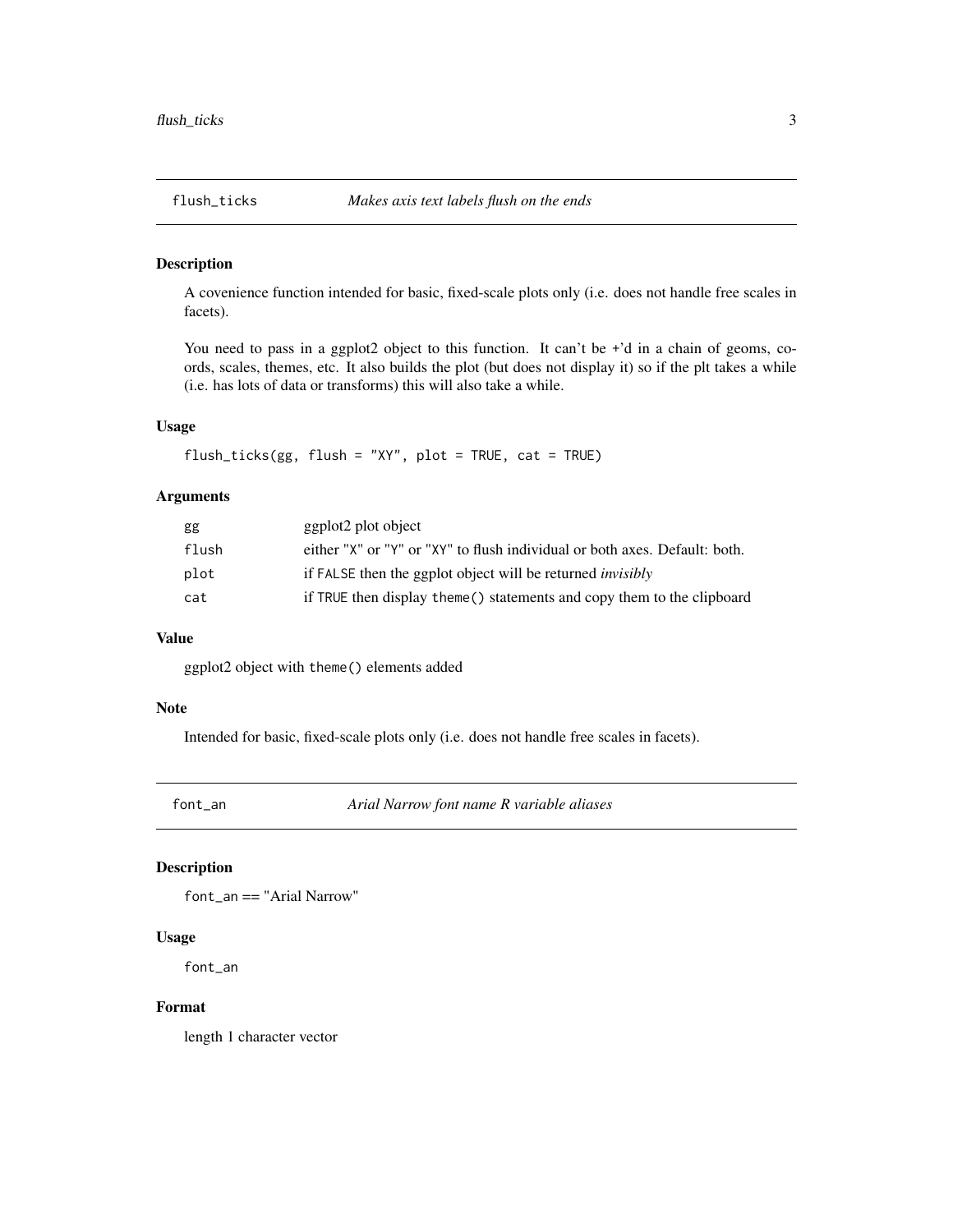<span id="page-3-0"></span>

# **Description**

font\_es == "EconSansCndLig" font\_es\_bold == "EconSansCndBol" font\_es\_light == "EconSansCndLig"

# Usage

font\_es

font\_es\_bold

font\_es\_light

# Format

length 1 character vector

# Note

font\_es\_bold (a.k.a. "EconSansCndBol") is not available on Windows and will throw a warning if used in plots.

font\_es\_light (a.k.a. "EconSansCndLig") is not available on Windows and will throw a warning if used in plots.

font\_ps *PlexSans font name R variable aliases*

# Description

```
font_ps == "IBMPlexSans"
font_ps_light == "IBMPlexSans-Light"
```
# Usage

font\_ps

font\_ps\_light

### Format

length 1 character vector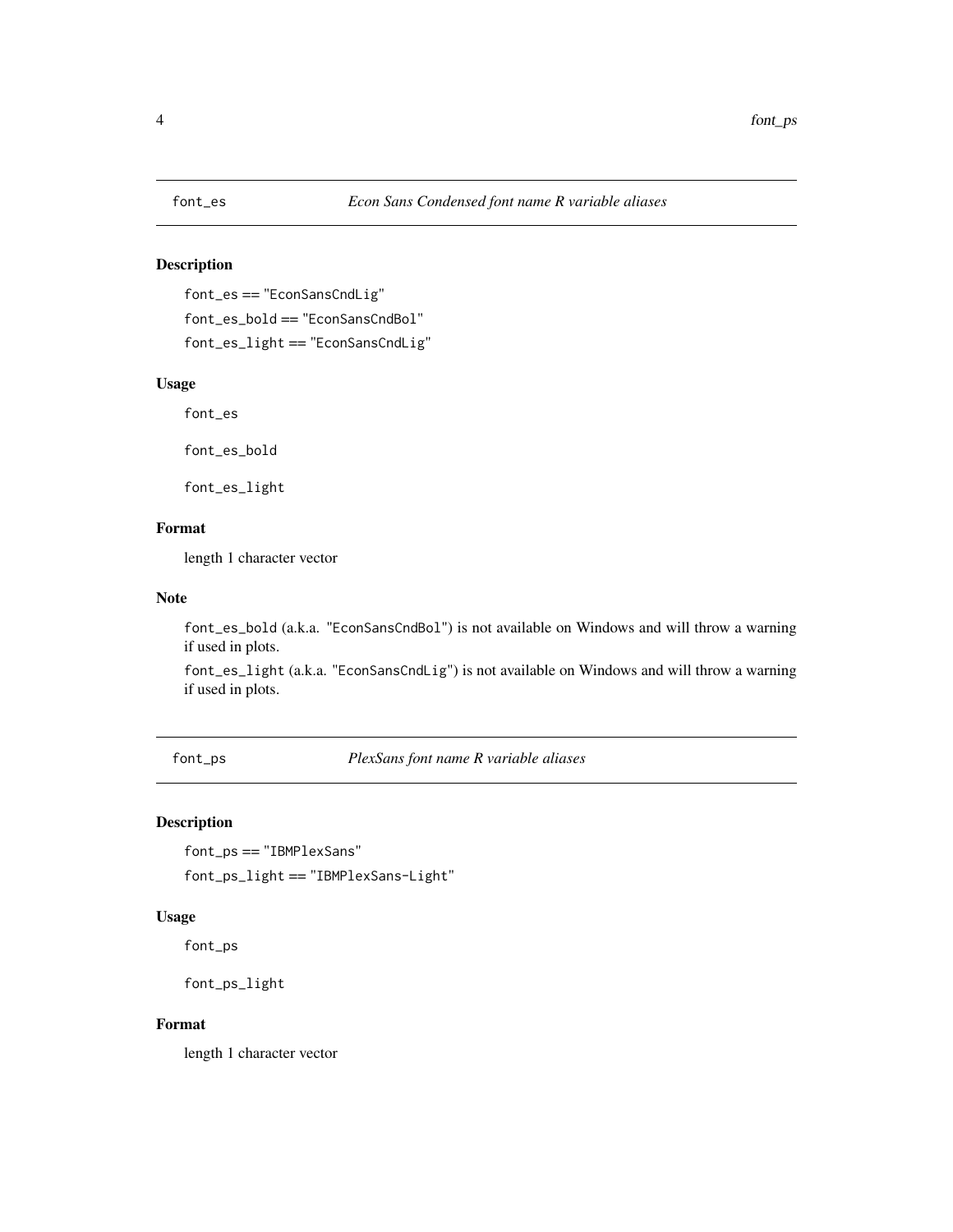### <span id="page-4-0"></span>font\_pub 5

# Note

font\_ps\_light (a.k.a. "IBMPlexSans-Light") is not available on Windows and will throw a warning if used in plots.

# font\_pub *Public Sans font name R variable aliases*

### Description

font\_pub == "Public Sans" font\_pub\_bold == "Public Sans Bold" font\_pub\_light == "Public Sans Light" font\_pub\_thin == "Public Sans Thin"

### Usage

font\_pub

font\_pub\_bold

font\_pub\_light

font\_pub\_thin

### Format

length 1 character vector

### Note

font\_pub\_bold (a.k.a. "Public Sans Bold") is not available on Windows and will throw a warning if used in plots.

font\_rc *Roboto Condensed font name R variable aliases*

### Description

font\_rc == "Roboto Condensed" font\_fc\_light == "Roboto Condensed Light"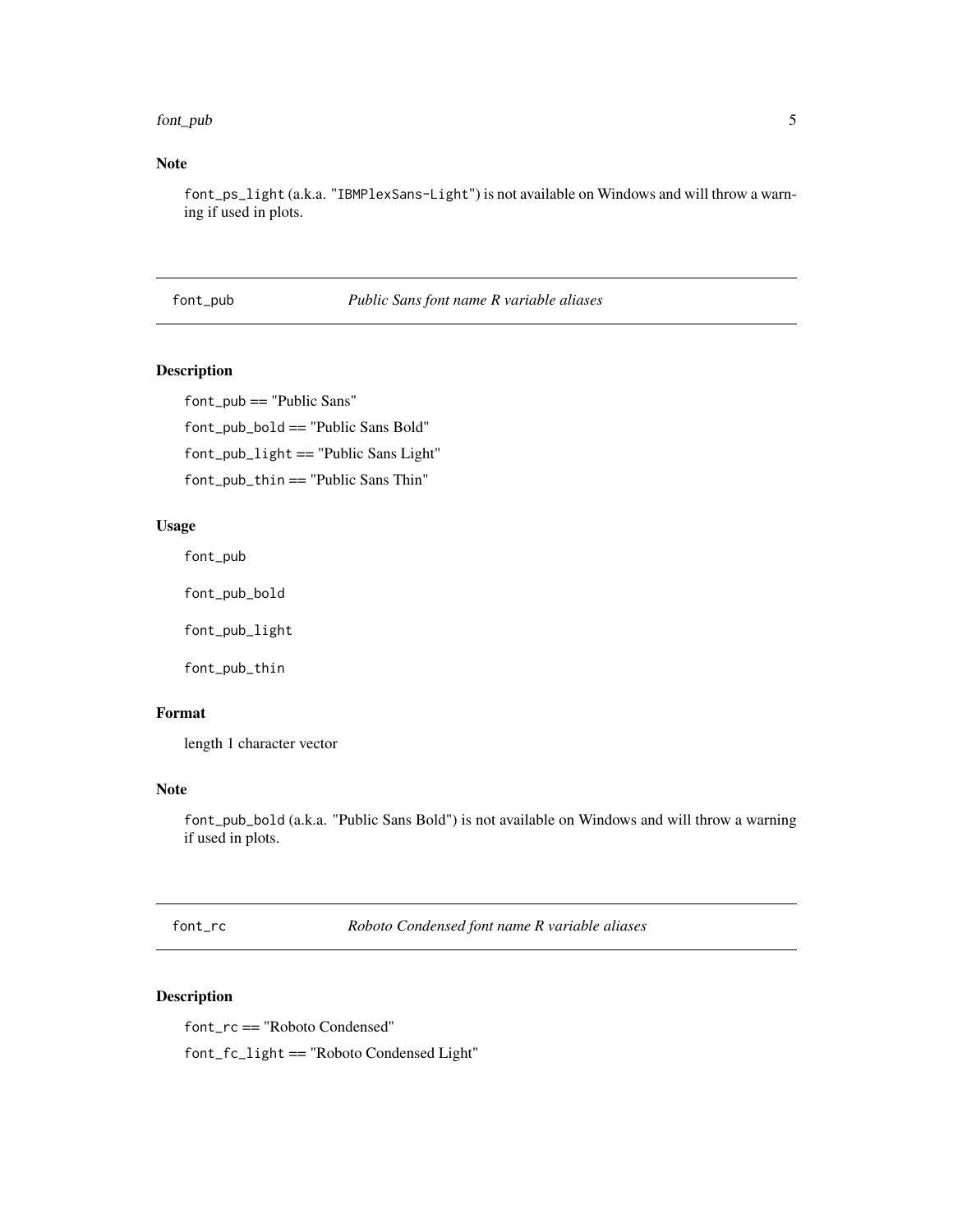# <span id="page-5-0"></span>Usage

font\_rc

font\_rc\_light

# Format

length 1 character vector

# Note

font\_rc\_light (a.k.a. "Roboto Condensed Light") is not available on Windows and will throw a warning if used in plots.

font\_th *TinyHand Web font name R variable aliases*

# Description

font\_th == "BF Tiny Hand"

### Usage

font\_th

### Format

length 1 character vector

font\_tw *Titillium Web font name R variable aliases*

# Description

font\_tw == "Titillium Web" font\_tw\_light == "Titillium Web Bold" font\_tw\_light == "Titillium Web Light"

# Usage

font\_tw

font\_tw\_bold

font\_tw\_light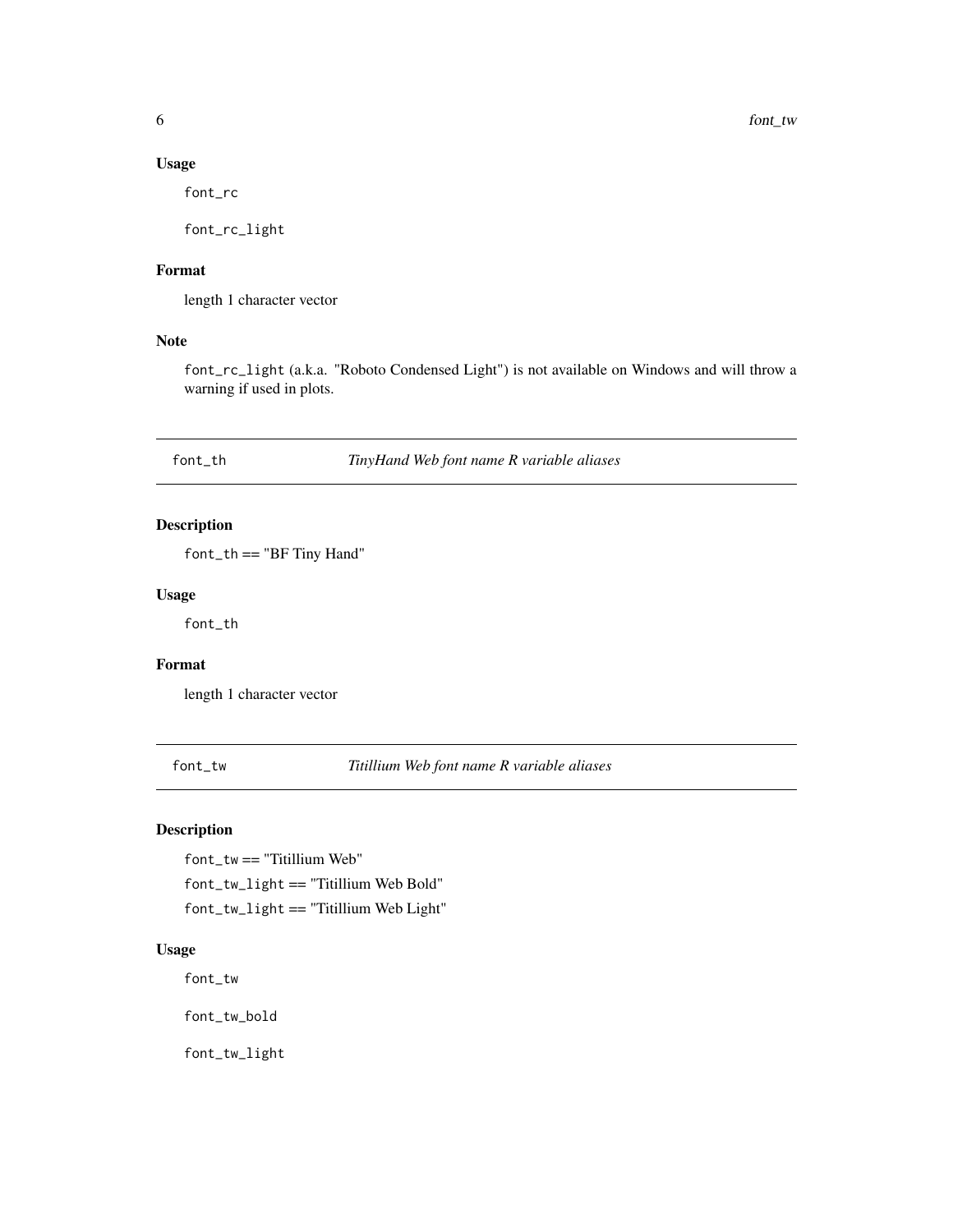### <span id="page-6-0"></span>ft\_cols 7

# Format

length 1 character vector

### Note

font\_tw\_light (a.k.a. "Titillium Web Bold") is not available on Windows and will throw a warning if used in plots.

font\_tw\_light (a.k.a. "Titillium Web Light") is not available on Windows and will throw a warning if used in plots.

ft\_cols *FT color palette*

# Description

FT color palette

### Usage

ft\_cols

ft\_text\_col

# Format

An object of class list of length 9.

# Note

don't forget you can use [scales::alpha\(\)](#page-0-0) with these colors

ft\_geom\_defaults *Change geom defaults from black to custom lights for the FT theme*

# Description

Change geom defaults from black to custom lights for the FT theme

# Usage

ft\_geom\_defaults()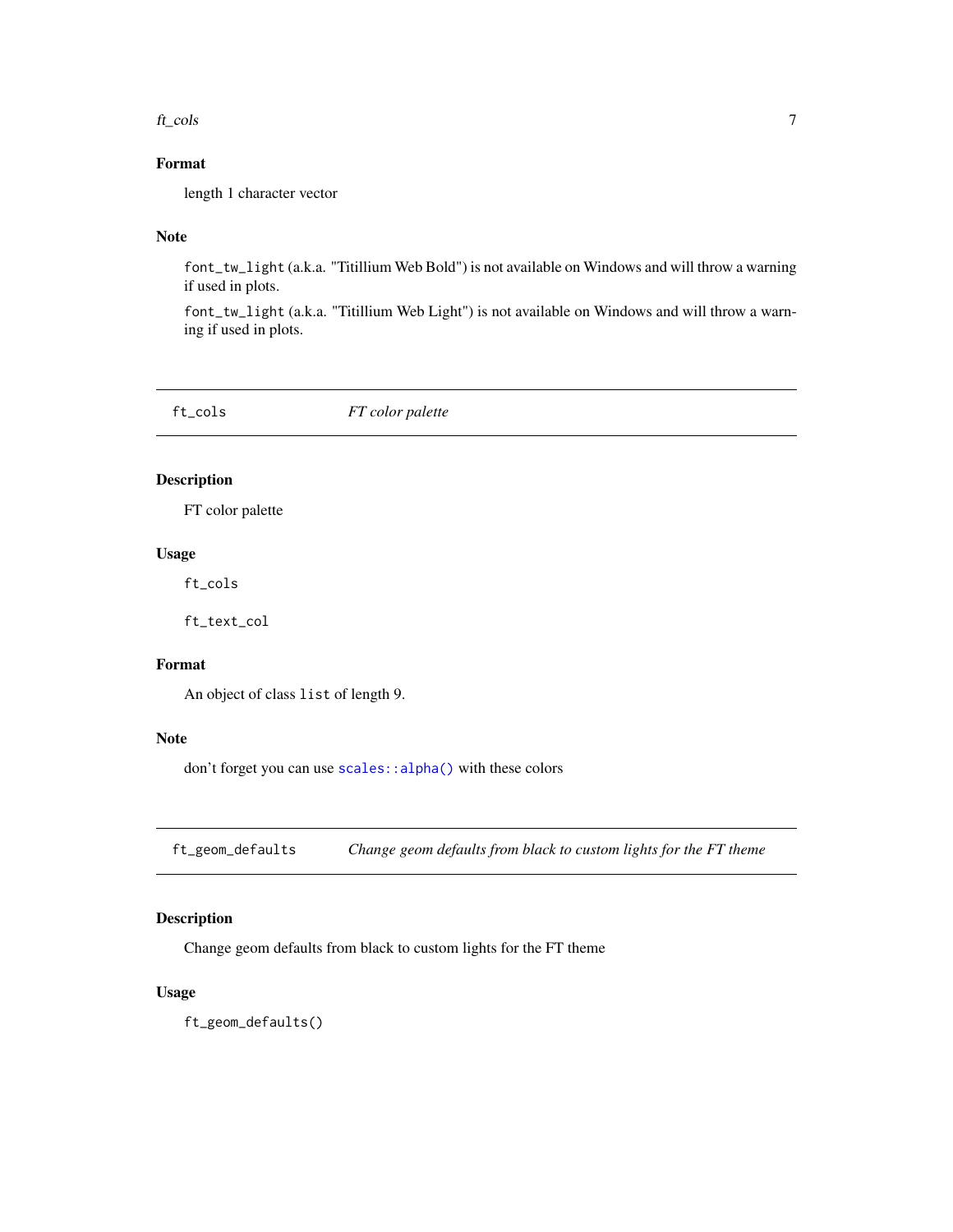<span id="page-7-1"></span><span id="page-7-0"></span>

### Description

A bright qualitative color palette

# Usage

ft\_pal()

# Examples

```
library(scales)
scales::show_col(ft_pal()(8))
```
gg\_check *Spell check ggplot2 plot labels*

# **Description**

Due to the way ggplot2 objects are created, this has to be used in a standalone context.

### Usage

```
gg_check(gg, dict, ignore)
```
# Arguments

| gg     | ggplot <sub>2</sub> object                                                                                                  |  |
|--------|-----------------------------------------------------------------------------------------------------------------------------|--|
| dict   | a dictionary object or string which can be passed to hunspell: dictionary. De-<br>faults to hunspell:: dictionary ("en_US") |  |
| ignore | character vector with additional approved words added to the dictionary. De-<br>faults to hunspell::en_stats                |  |

### Details

Current functionality only looks for misspelled words in the labels of ggplot2 objects. When misspelled words are found, a message is printed with the words and the label that they are in. No messages will be printed if there are no misspelled words.

# Value

the object that was passed in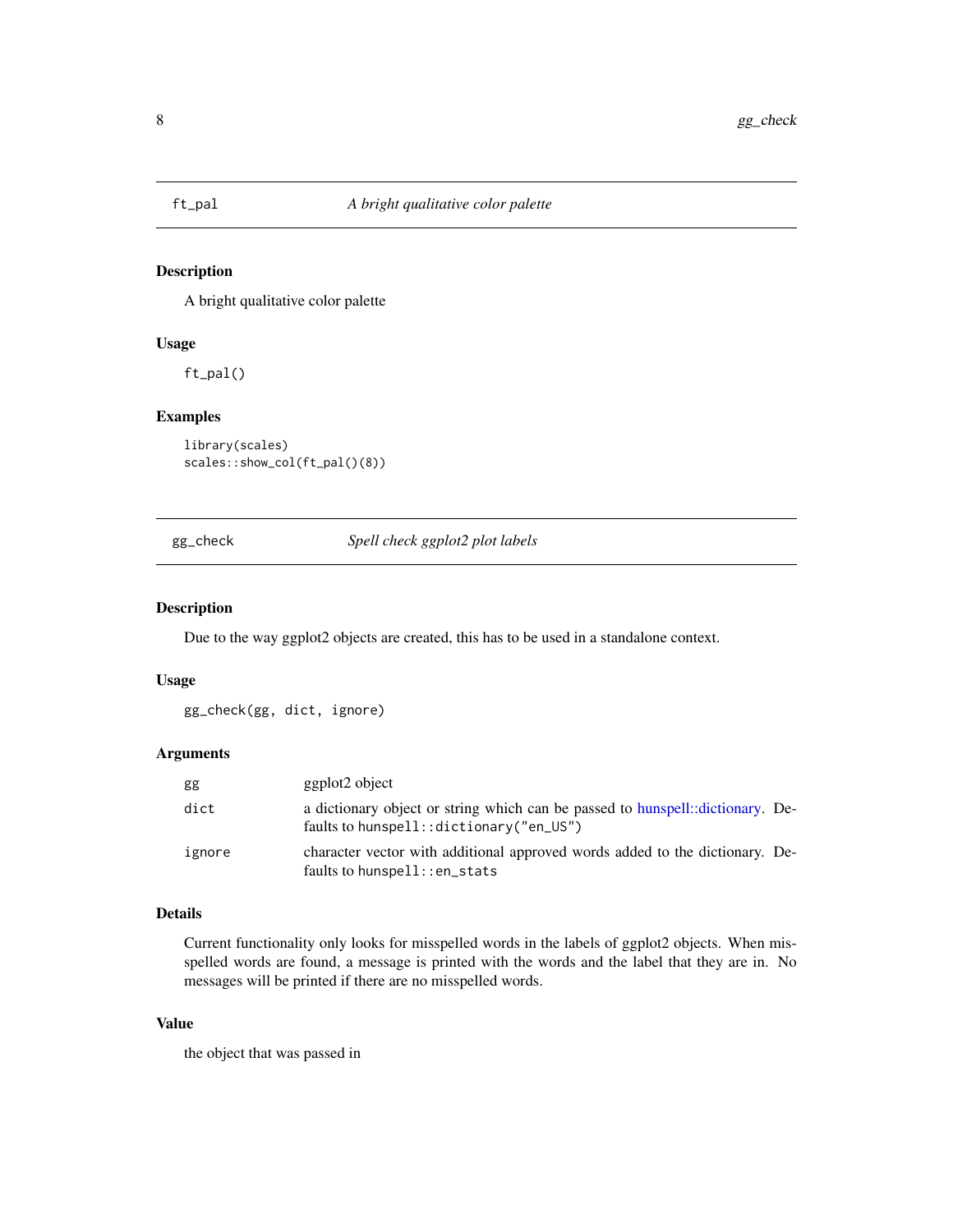# <span id="page-8-0"></span>hrbrthemes-exports 9

### Examples

```
library(ggplot2)
df <- data.frame(x=c(20, 25, 30), y=c(4, 4, 4), txt=c("One", "Two", "Three"))
# not piping
ggplot(mtcars, aes(mpg, wt)) +
 geom_point() +
 labs(x="This is some txt", y="This is more text",
       title="Thisy is a titlle",
       subtitle="This is a subtitley",
       caption="This is a captien") -> gg
gg_check(gg)
```
hrbrthemes-exports *hrbrthemes exported operators*

### Description

The following functions are imported and then re-exported from the hrbrthemes package to enable use of the magrittr pipe operator with no additional library calls

<span id="page-8-1"></span>import\_econ\_sans *Import Roboto Condensed font for use in charts*

### **Description**

Roboto Condensed is a trademark of Google.

### Usage

```
import_econ_sans()
```
# Details

There is an option hrbrthemes.loadfonts which – if set to TRUE – will call extrafont::loadfonts() to register non-core fonts with R PDF  $&$  PostScript devices. If you are running under Windows, the package calls the same function to register non-core fonts with the Windows graphics device.

### Note

This will take care of ensuring PDF/PostScript usage. The location of the font directory is displayed after the base import is complete. It is highly recommended that you install them on your system the same way you would any other font you wish to use in other programs.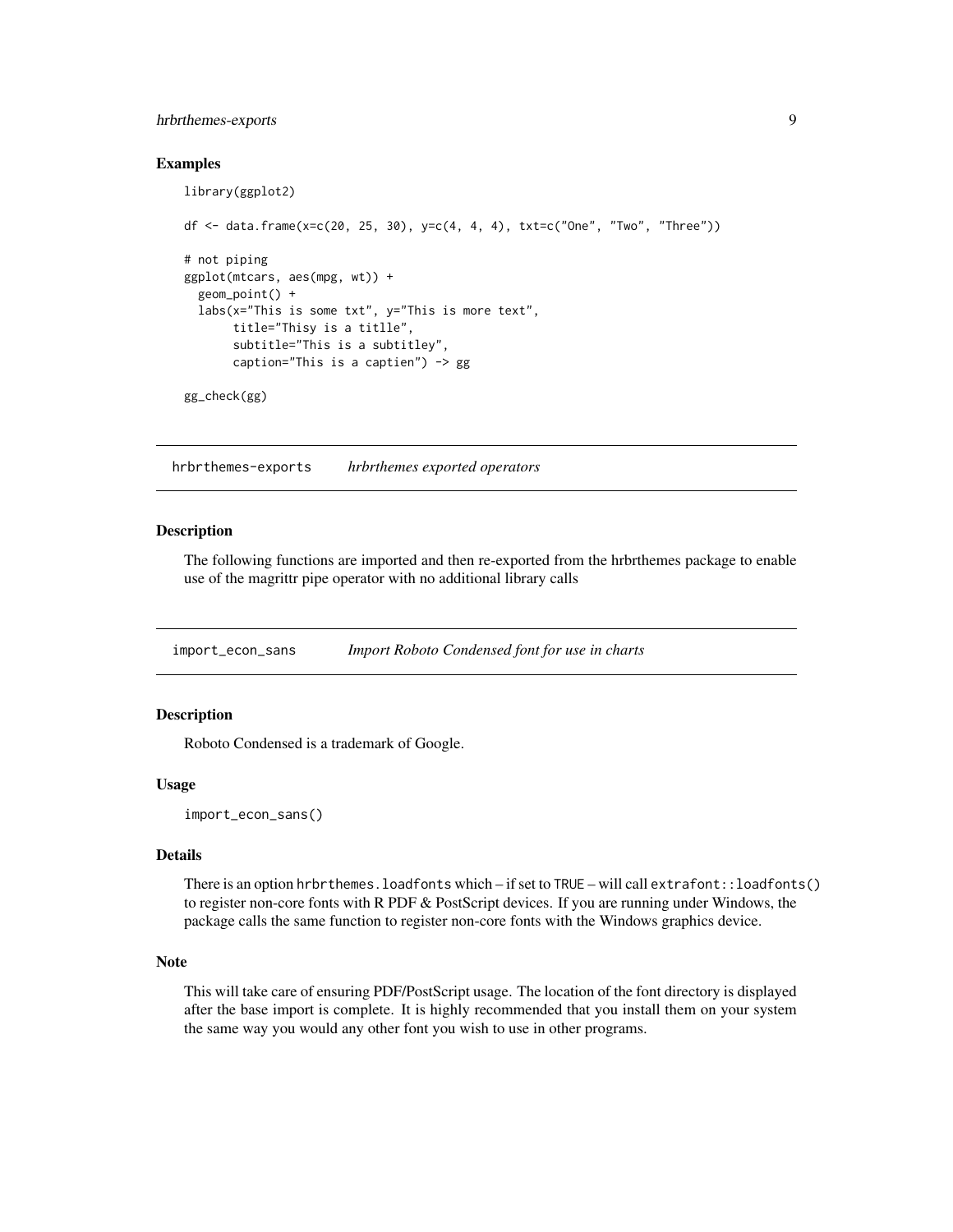<span id="page-9-1"></span><span id="page-9-0"></span>

### **Description**

IBM Plex Sans is a trademark of IBM and distributed under the SIL Open Font License, Version 1.1.

#### Usage

```
import_plex_sans()
```
### Details

There is an option hrbrthemes.loadfonts which – if set to TRUE – will call extrafont::loadfonts() to register non-core fonts with R PDF  $&$  PostScript devices. If you are running under Windows, the package calls the same function to register non-core fonts with the Windows graphics device.

# Note

This will take care of ensuring PDF/PostScript usage. The location of the font directory is displayed after the base import is complete. It is highly recommended that you install them on your system the same way you would any other font you wish to use in other programs.

<span id="page-9-2"></span>import\_public\_sans *Import Public Sans font for use in charts*

### Description

Public Sans is Copyright 2015 Impallari Type and licensed under the SIL Open Font License, Version 1.1

### Usage

import\_public\_sans()

### Details

There is an option hrbrthemes.loadfonts which – if set to TRUE – will call extrafont::loadfonts() to register non-core fonts with R PDF & PostScript devices. If you are running under Windows, the package calls the same function to register non-core fonts with the Windows graphics device.

### **Note**

This will take care of ensuring PDF/PostScript usage. The location of the font directory is displayed after the base import is complete. It is highly recommended that you install them on your system the same way you would any other font you wish to use in other programs.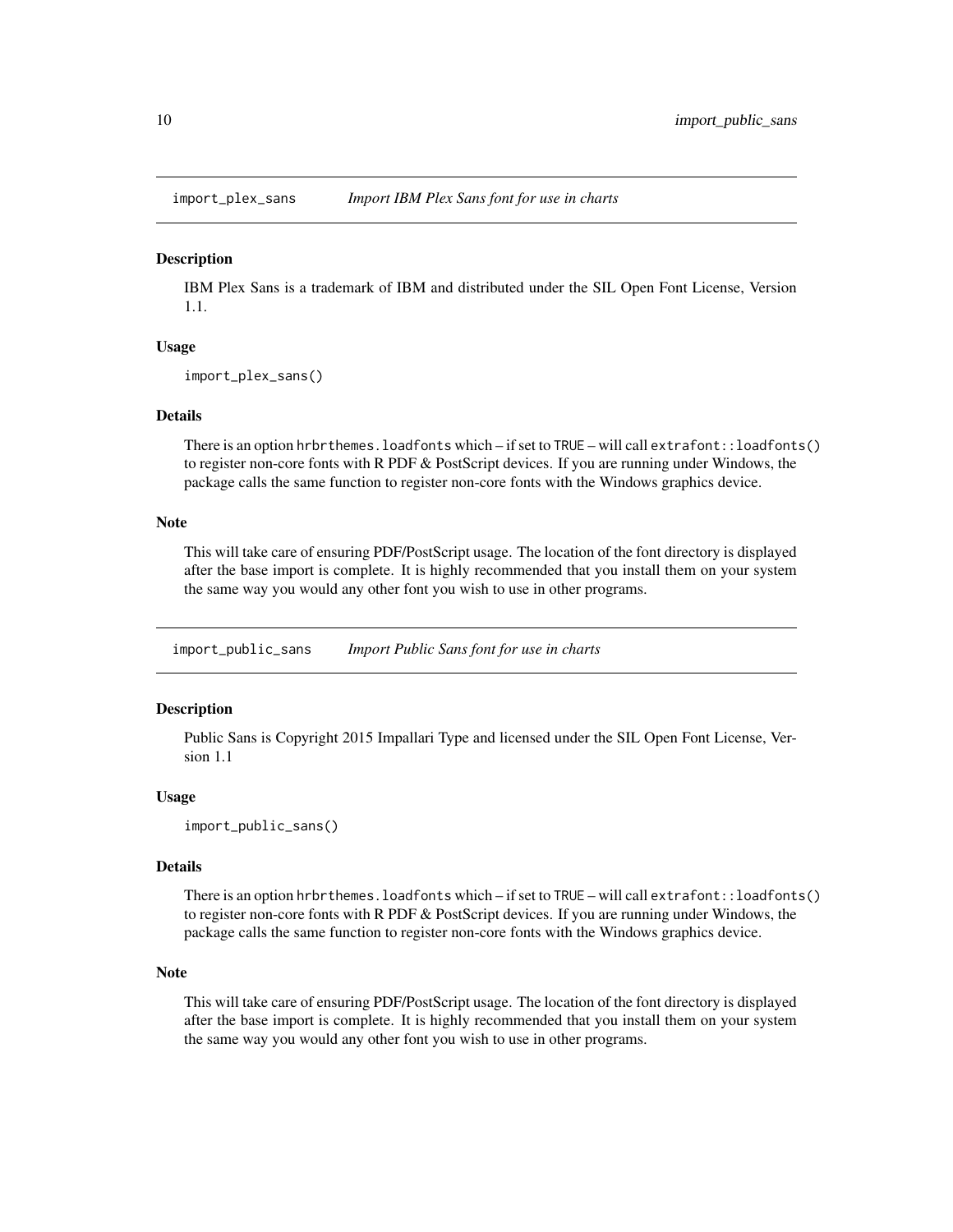<span id="page-10-1"></span><span id="page-10-0"></span>import\_roboto\_condensed

*Import Roboto Condensed font for use in charts*

### Description

Roboto Condensed is a trademark of Google.

### Usage

```
import_roboto_condensed()
```
### Details

There is an option hrbrthemes.loadfonts which – if set to TRUE – will call extrafont::loadfonts() to register non-core fonts with R PDF & PostScript devices. If you are running under Windows, the package calls the same function to register non-core fonts with the Windows graphics device.

### **Note**

This will take care of ensuring PDF/PostScript usage. The location of the font directory is displayed after the base import is complete. It is highly recommended that you install them on your system the same way you would any other font you wish to use in other programs.

<span id="page-10-2"></span>import\_tinyhand *Import Titillium Web font for use in charts*

# **Description**

Titillium Web is a trademark of Google.

# Usage

import\_tinyhand()

# Details

There is an option hrbrthemes.loadfonts which – if set to TRUE – will call extrafont::loadfonts() to register non-core fonts with R PDF  $&$  PostScript devices. If you are running under Windows, the package calls the same function to register non-core fonts with the Windows graphics device.

### **Note**

This will take care of ensuring PDF/PostScript usage. The location of the font directory is displayed after the base import is complete. It is highly recommended that you install them on your system the same way you would any other font you wish to use in other programs.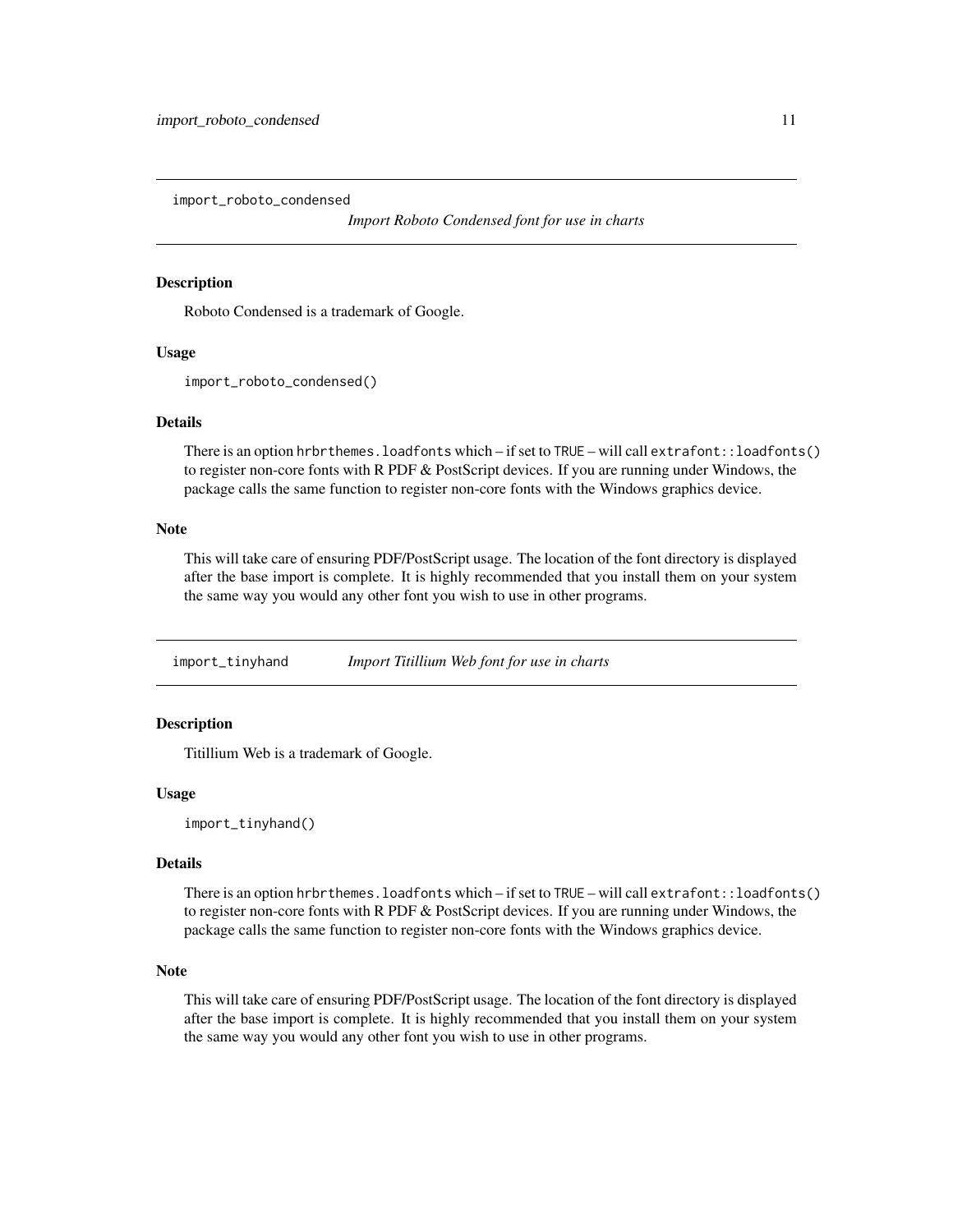<span id="page-11-1"></span><span id="page-11-0"></span>import\_titillium\_web *Import Titillium Web font for use in charts*

### Description

Titillium Web is a trademark of Google.

### Usage

import\_titillium\_web()

# Details

There is an option hrbrthemes.loadfonts which – if set to TRUE – will call extrafont::loadfonts() to register non-core fonts with R PDF & PostScript devices. If you are running under Windows, the package calls the same function to register non-core fonts with the Windows graphics device.

### Note

This will take care of ensuring PDF/PostScript usage. The location of the font directory is displayed after the base import is complete. It is highly recommended that you install them on your system the same way you would any other font you wish to use in other programs.

ipsum *ipsum R markdown template*

### **Description**

Template for creating an R markdown document with an emphasis on typography

```
ipsum(
  number_sections = FALSE,
  fig_width = 7,
  fig_height = 5,
  fig_retina = if (!fig_caption) 2,
  fig_caption = FALSE,
  dev = "png",smart = TRUE,
  self_contained = TRUE,
  highlight = "default",
 mathjax = "default",
  extra_dependencies = NULL,
  \text{css} = \text{NULL},
  includes = NULL,
```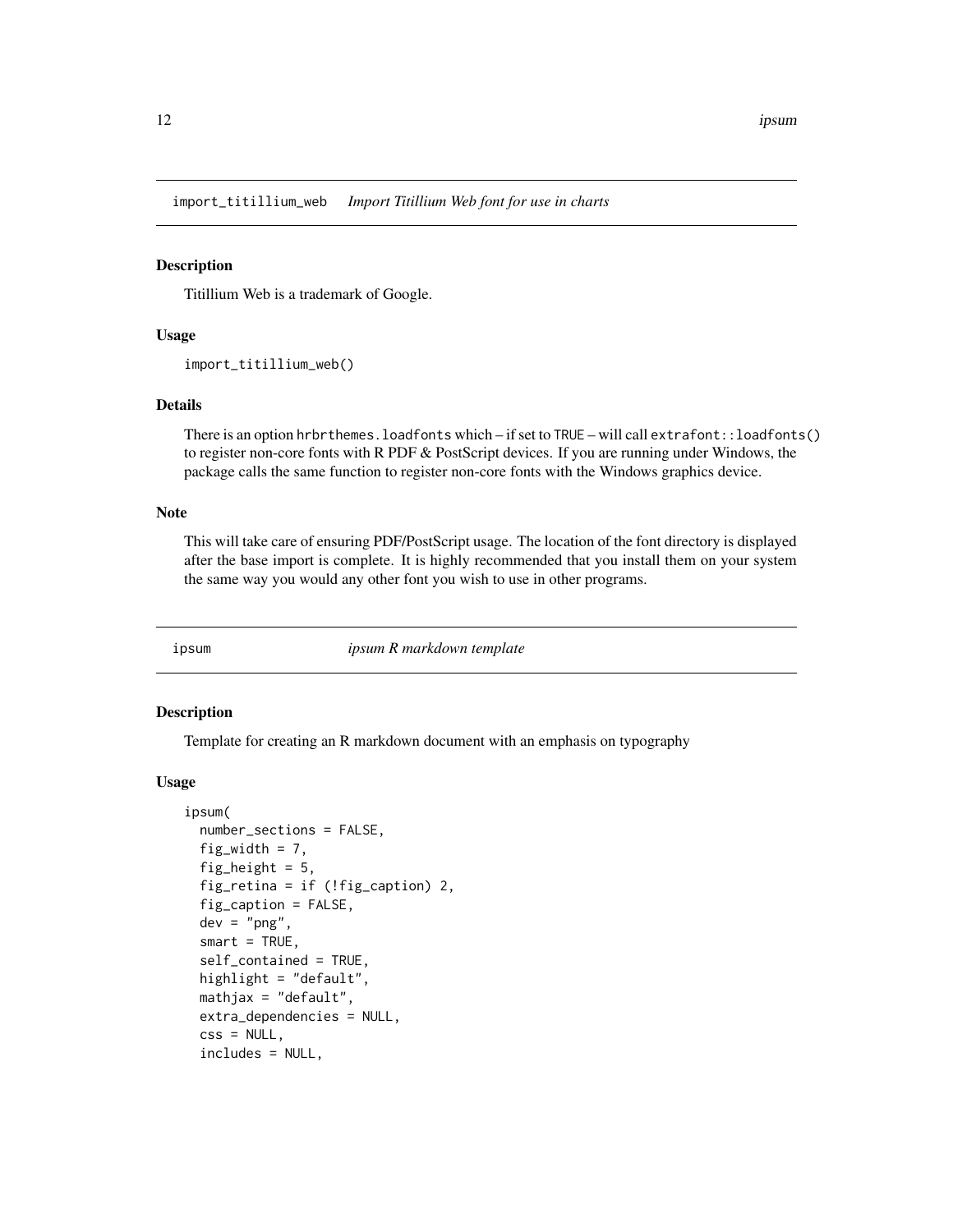### <span id="page-12-0"></span>ipsum the contract of the contract of the contract of the contract of the contract of the contract of the contract of the contract of the contract of the contract of the contract of the contract of the contract of the cont

```
keep_md = FALSE,
  lib_dir = NULL,
  md_extensions = NULL,
  pandoc_args = NULL,
  \text{toc} = \text{FALSE},
  toc\_depth = 2,
   ...
\lambda
```
# Arguments

| number_sections     |                                                                                                                                                                                                                                                                                                                             |
|---------------------|-----------------------------------------------------------------------------------------------------------------------------------------------------------------------------------------------------------------------------------------------------------------------------------------------------------------------------|
|                     | TRUE to number section headings                                                                                                                                                                                                                                                                                             |
| fig_width           | Default width (in inches) for figures                                                                                                                                                                                                                                                                                       |
| fig_height          | Default height (in inches) for figures                                                                                                                                                                                                                                                                                      |
| fig_retina          | Scaling to perform for retina displays (defaults to 2, which currently works for<br>all widely used retina displays). Set to NULL to prevent retina scaling. Note that<br>this will always be NULL when keep_md is specified (this is because fig_retina<br>relies on outputting HTML directly into the markdown document). |
| fig_caption         | TRUE to render figures with captions                                                                                                                                                                                                                                                                                        |
| dev                 | Graphics device to use for figure output (defaults to png)                                                                                                                                                                                                                                                                  |
| smart               | Produce typographically correct output, converting straight quotes to curly quotes,<br>$---$ to em-dashes, $---$ to en-dashes, and  to ellipses.                                                                                                                                                                            |
|                     | self_contained Produce a standalone HTML file with no external dependencies, using data:<br>URIs to incorporate the contents of linked scripts, stylesheets, images, and<br>videos. Note that even for self contained documents MathJax is still loaded<br>externally (this is necessary because of its size).              |
| highlight           | Syntax highlighting style. Supported styles include "default", "tango", "pyg-<br>ments", "kate", "monochrome", "espresso", "zenburn", "haddock", and "text-<br>mate". Pass NULL to prevent syntax highlighting.                                                                                                             |
| mathjax             | Include mathjax. The "default" option uses an https URL from a MathJax CDN.<br>The "local" option uses a local version of MathJax (which is copied into the out-<br>put directory). You can pass an alternate URL or pass NULL to exclude MathJax<br>entirely.                                                              |
| extra_dependencies, |                                                                                                                                                                                                                                                                                                                             |
|                     | Additional function arguments to pass to the base R Markdown HTML output<br>formatter                                                                                                                                                                                                                                       |
| <b>CSS</b>          | One or more css files to include                                                                                                                                                                                                                                                                                            |
| includes            | Named list of additional content to include within the document (typically cre-<br>ated using the includes function).                                                                                                                                                                                                       |
| keep_md             | Keep the markdown file generated by knitting.                                                                                                                                                                                                                                                                               |
| lib_dir             | Directory to copy dependent HTML libraries (e.g. jquery, bootstrap, etc.) into.<br>By default this will be the name of the document with _files appended to it.                                                                                                                                                             |
| md_extensions       | Markdown extensions to be added or removed from the default definition or R<br>Markdown. See the rmarkdown_format for additional details.                                                                                                                                                                                   |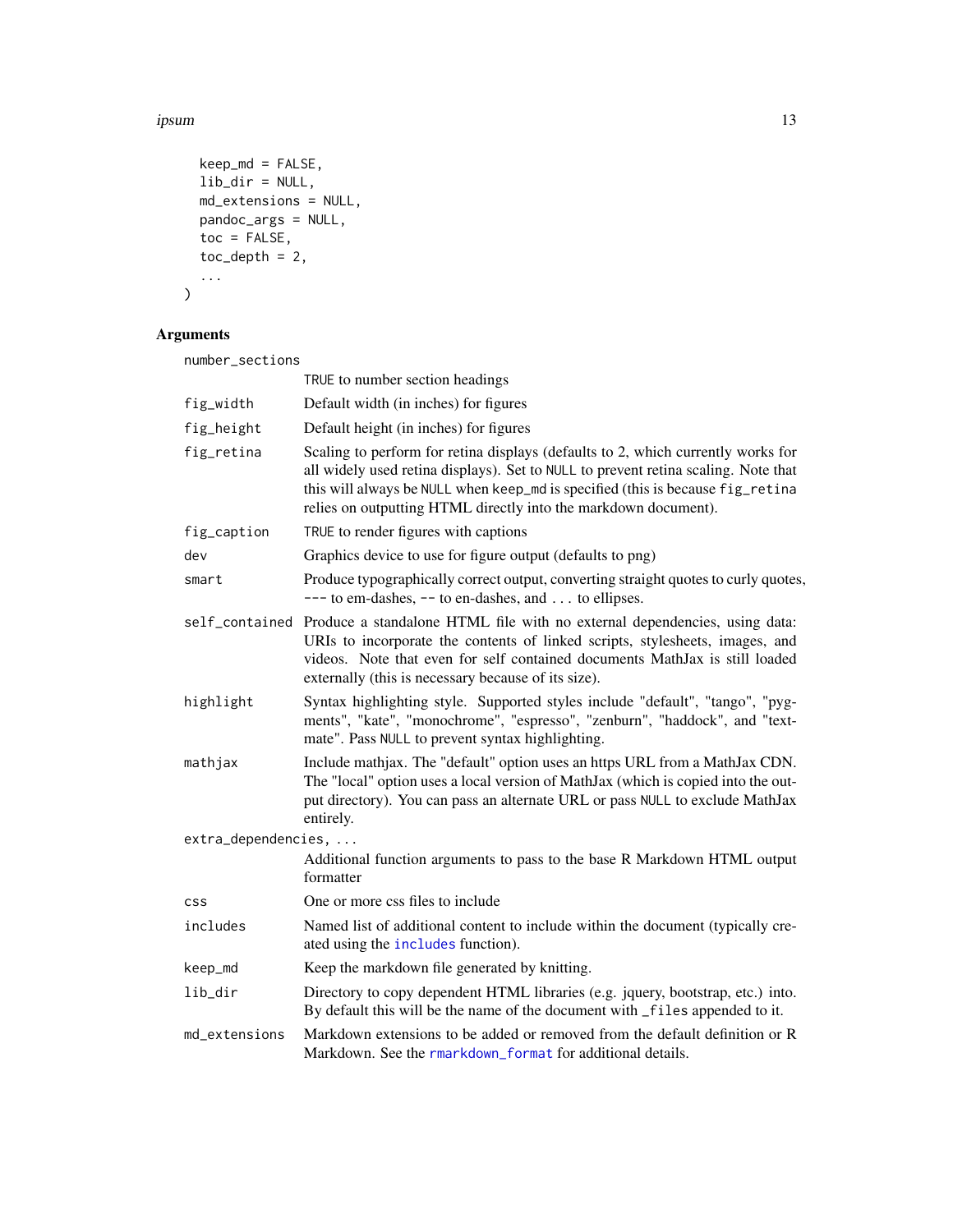<span id="page-13-0"></span>pandoc\_args Additional command line options to pass to pandoc toc, toc\_depth TOC params

<span id="page-13-1"></span>ipsum\_pal *A muted, qualitative color palette*

# Description

A muted, qualitative color palette

# Usage

ipsum\_pal()

# Examples

```
library(scales)
scales::show_col(ipsum_pal()(9))
```
ipsum\_pdf *ipsum R markdown template for PDF output*

# Description

Template for creating an R markdown documents with an emphasis on typography

### Usage

ipsum\_pdf(...)

# Arguments

... Arguments to rmarkdown::pdf\_document

# Value

R Markdown output format to pass to [render](#page-0-0)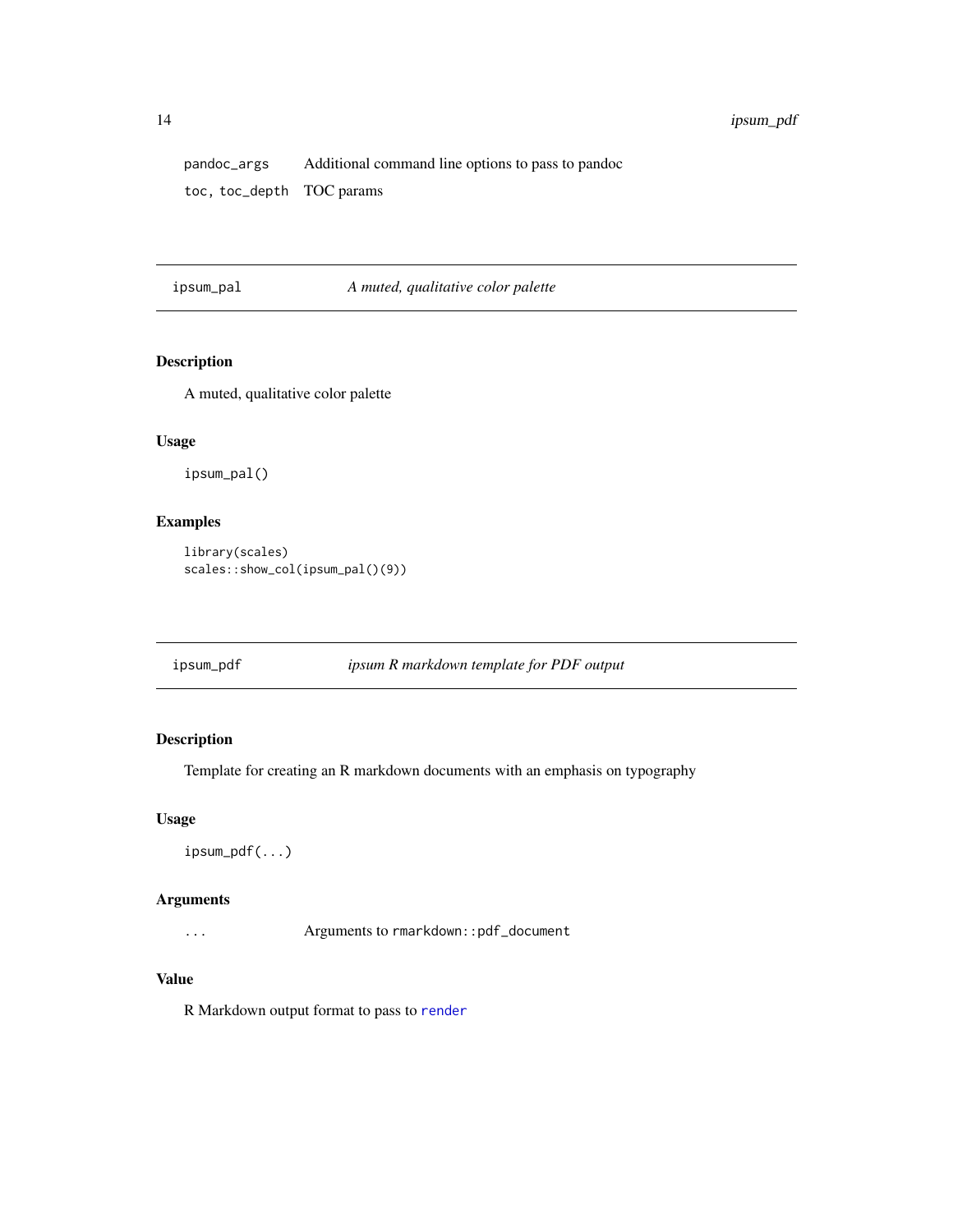<span id="page-14-0"></span>modern\_geom\_defaults *Change geom defaults from black to white for the modern theme*

# Description

Change geom defaults from black to white for the modern theme

# Usage

```
modern_geom_defaults()
```
scale\_colour\_ft *Discrete color & fill scales based on the FT palette*

# Description

```
See ft_pal().
```
# Usage

```
scale_colour_ft(...)
```

```
scale_color_ft(...)
```
scale\_fill\_ft(...)

### Arguments

| Arguments passed on to ggplot2::discrete_scale                                                                                                                                                                          |
|-------------------------------------------------------------------------------------------------------------------------------------------------------------------------------------------------------------------------|
| aesthetics. The names of the aesthetics that this scale works with.                                                                                                                                                     |
| scale_name The name of the scale that should be used for error messages as-<br>sociated with this scale.                                                                                                                |
| palette A palette function that when called with a single integer argument (the<br>number of levels in the scale) returns the values that they should take (e.g.,<br>$scales::hue\_pal()$ ).                            |
| name The name of the scale. Used as the axis or legend title. If waiver(), the<br>default, the name of the scale is taken from the first mapping used for that<br>aesthetic. If NULL, the legend title will be omitted. |
| breaks One of:                                                                                                                                                                                                          |
| • NULL for no breaks                                                                                                                                                                                                    |
| • waiver () for the default breaks (the scale limits)                                                                                                                                                                   |
| • A character vector of breaks                                                                                                                                                                                          |
| • A function that takes the limits as input and returns breaks as output                                                                                                                                                |
| labels One of:                                                                                                                                                                                                          |
|                                                                                                                                                                                                                         |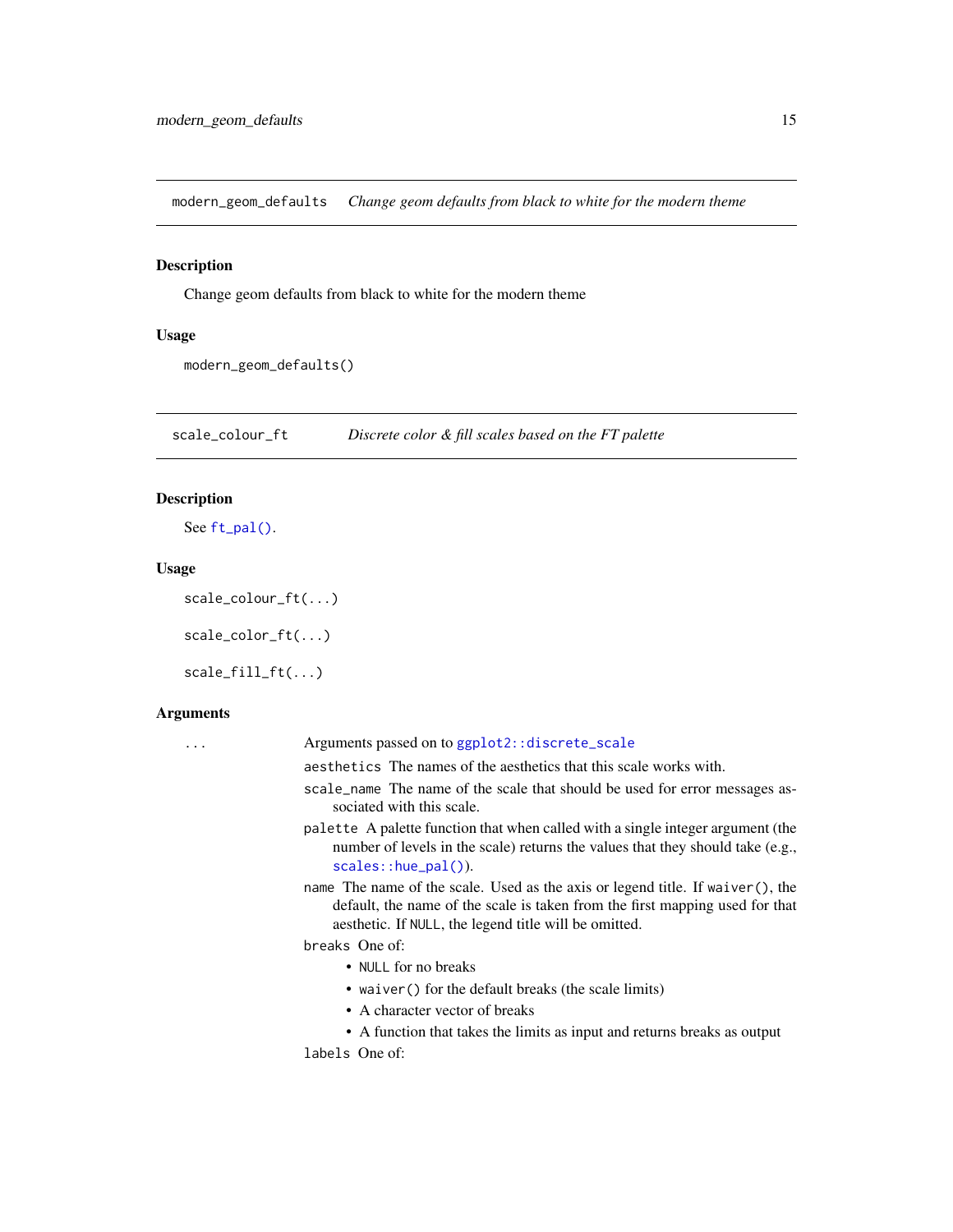- <span id="page-15-0"></span>• NULL for no labels
- waiver() for the default labels computed by the transformation object
- A character vector giving labels (must be same length as breaks)
- A function that takes the breaks as input and returns labels as output
- limits A character vector that defines possible values of the scale and their order.
- na.translate Unlike continuous scales, discrete scales can easily show missing values, and do so by default. If you want to remove missing values from a discrete scale, specify na.translate = FALSE.
- na.value If na.translate = TRUE, what value aesthetic value should missing be displayed as? Does not apply to position scales where NA is always placed at the far right.
- drop Should unused factor levels be omitted from the scale? The default, TRUE, uses the levels that appear in the data; FALSE uses all the levels in the factor.
- guide A function used to create a guide or its name. See [guides\(\)](#page-0-0) for more information.
- super The super class to use for the constructed scale

scale\_colour\_ipsum *Discrete color & fill scales based on the ipsum palette*

### Description

See [ipsum\\_pal\(\)](#page-13-1).

### Usage

```
scale_colour_ipsum(...)
```

```
scale_color_ipsum(...)
```
scale\_fill\_ipsum(...)

### Arguments

... Arguments passed on to [ggplot2::discrete\\_scale](#page-0-0)

aesthetics The names of the aesthetics that this scale works with.

- scale\_name The name of the scale that should be used for error messages associated with this scale.
- palette A palette function that when called with a single integer argument (the number of levels in the scale) returns the values that they should take (e.g., [scales::hue\\_pal\(\)](#page-0-0)).
- name The name of the scale. Used as the axis or legend title. If waiver(), the default, the name of the scale is taken from the first mapping used for that aesthetic. If NULL, the legend title will be omitted.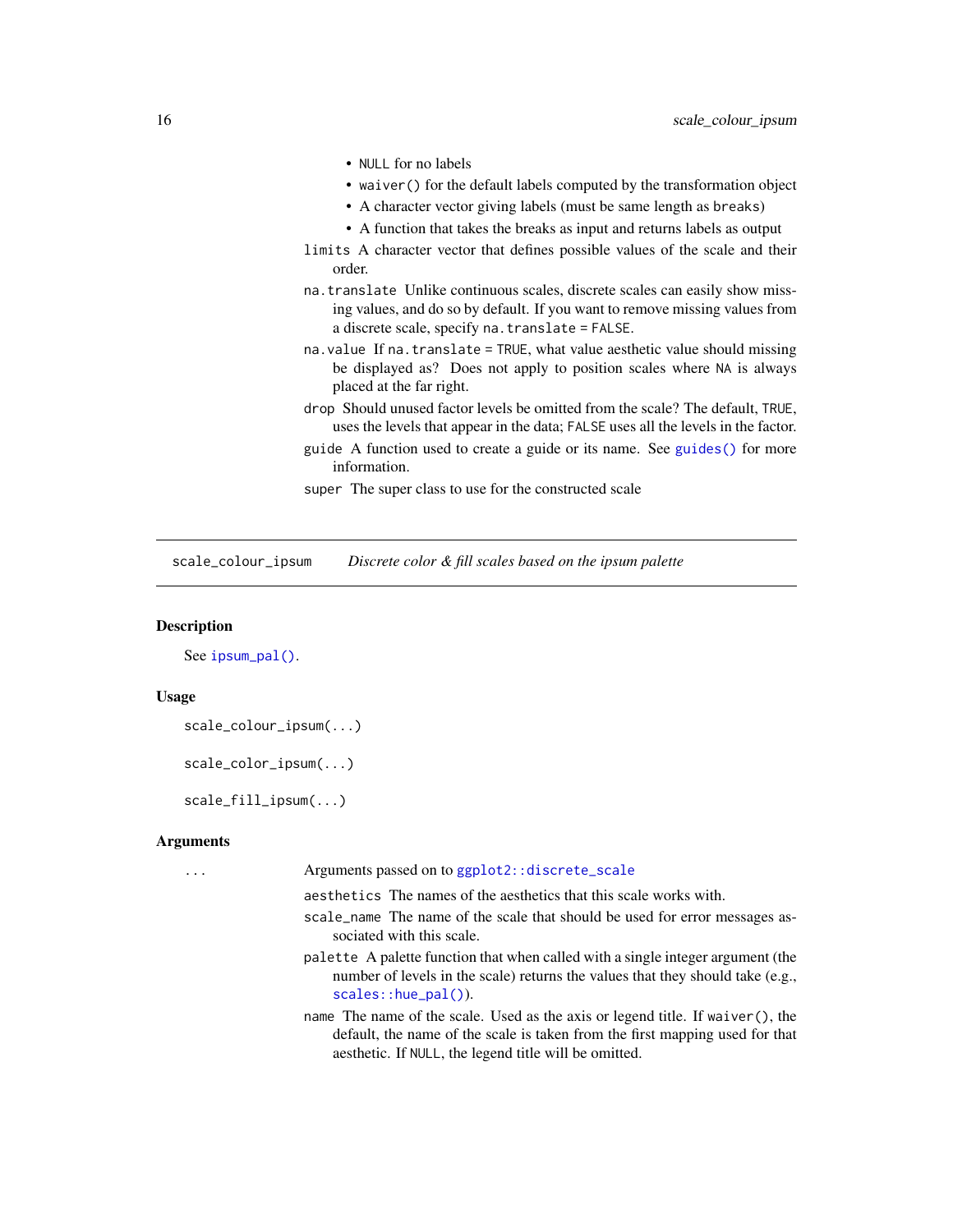breaks One of:<br>• NULL for

<span id="page-16-0"></span>

|                 | • NULL for no breaks                                                                                                                                                                                             |
|-----------------|------------------------------------------------------------------------------------------------------------------------------------------------------------------------------------------------------------------|
|                 | • waiver () for the default breaks (the scale limits)                                                                                                                                                            |
|                 | • A character vector of breaks                                                                                                                                                                                   |
|                 | • A function that takes the limits as input and returns breaks as output                                                                                                                                         |
|                 | labels One of:                                                                                                                                                                                                   |
|                 | • NULL for no labels                                                                                                                                                                                             |
|                 | • waiver () for the default labels computed by the transformation object                                                                                                                                         |
|                 | • A character vector giving labels (must be same length as breaks)                                                                                                                                               |
|                 | • A function that takes the breaks as input and returns labels as output                                                                                                                                         |
|                 | limits A character vector that defines possible values of the scale and their<br>order.                                                                                                                          |
|                 | na. translate Unlike continuous scales, discrete scales can easily show miss-<br>ing values, and do so by default. If you want to remove missing values from<br>a discrete scale, specify na. translate = FALSE. |
|                 | na. value If na. translate = TRUE, what value aesthetic value should missing<br>be displayed as? Does not apply to position scales where NA is always<br>placed at the far right.                                |
|                 | drop Should unused factor levels be omitted from the scale? The default, TRUE,<br>uses the levels that appear in the data; FALSE uses all the levels in the factor.                                              |
|                 | guide A function used to create a guide or its name. See guides () for more<br>information.                                                                                                                      |
|                 | super The super class to use for the constructed scale                                                                                                                                                           |
|                 |                                                                                                                                                                                                                  |
| scale_x_percent | X & Y scales with opinionated pre-sets for percent & comma label<br>formats                                                                                                                                      |

# Description

The \_comma ones set comma format for axis text and expand= $c(0,0)$  (you need to set limits).

```
scale_x_percent(
 name = waire(),breaks = waiver(),
 minor_breaks = waiver(),
 guide = waiver(),
 n.breaks = NULL,
 labels,
 limits = NULL,
  expand = c(0.01, 0),
 oob = censor,
 na.value = NA_real_,
```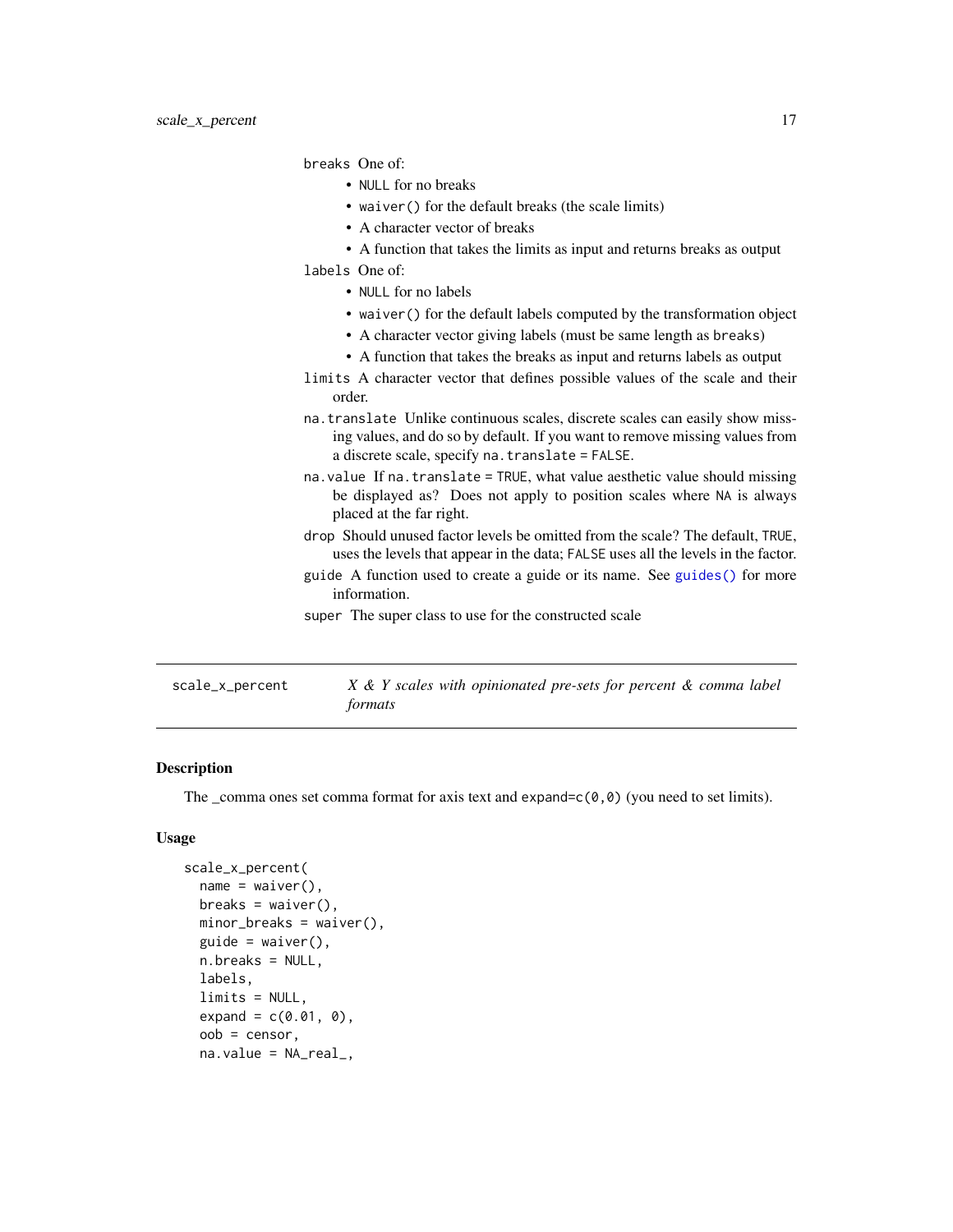18 scale\_x\_percent

```
trans = "identity",
  position = "bottom",
  sec. axis = waiver(),
  accuracy = 1,
  scale = 100,
  prefix = "",suffix = "%",big.mark = " "decimal.mark = ".",
  trim = TRUE,...
\mathcal{L}scale_y_percent(
  name = waire(),breaks = waiver(),
 minor_breaks = waiver(),
  guide = waire(),
 n.breaks = NULL,
  labels,
  limits = NULL,
  expand = c(0.01, 0),
  oob = censor,
  na.value = NA_real_,
  trans = "identity",
 position = "left",
  sec. axis = waiver(),accuracy = 1,
  scale = 100,
 prefix = ",
  suffix = "%",big.mark = " "decimal.mark = ".",
  trim = TRUE,...
\mathcal{L}scale_x_comma(
  name = waire(),breaks = waiver(),
 minor_breaks = waiver(),
  guide = waire(),
  n.breaks = NULL,
  labels,
  limits = NULL,
  expand = c(0.01, 0),
  oob = censor,
```

```
na.value = NA_real_,
```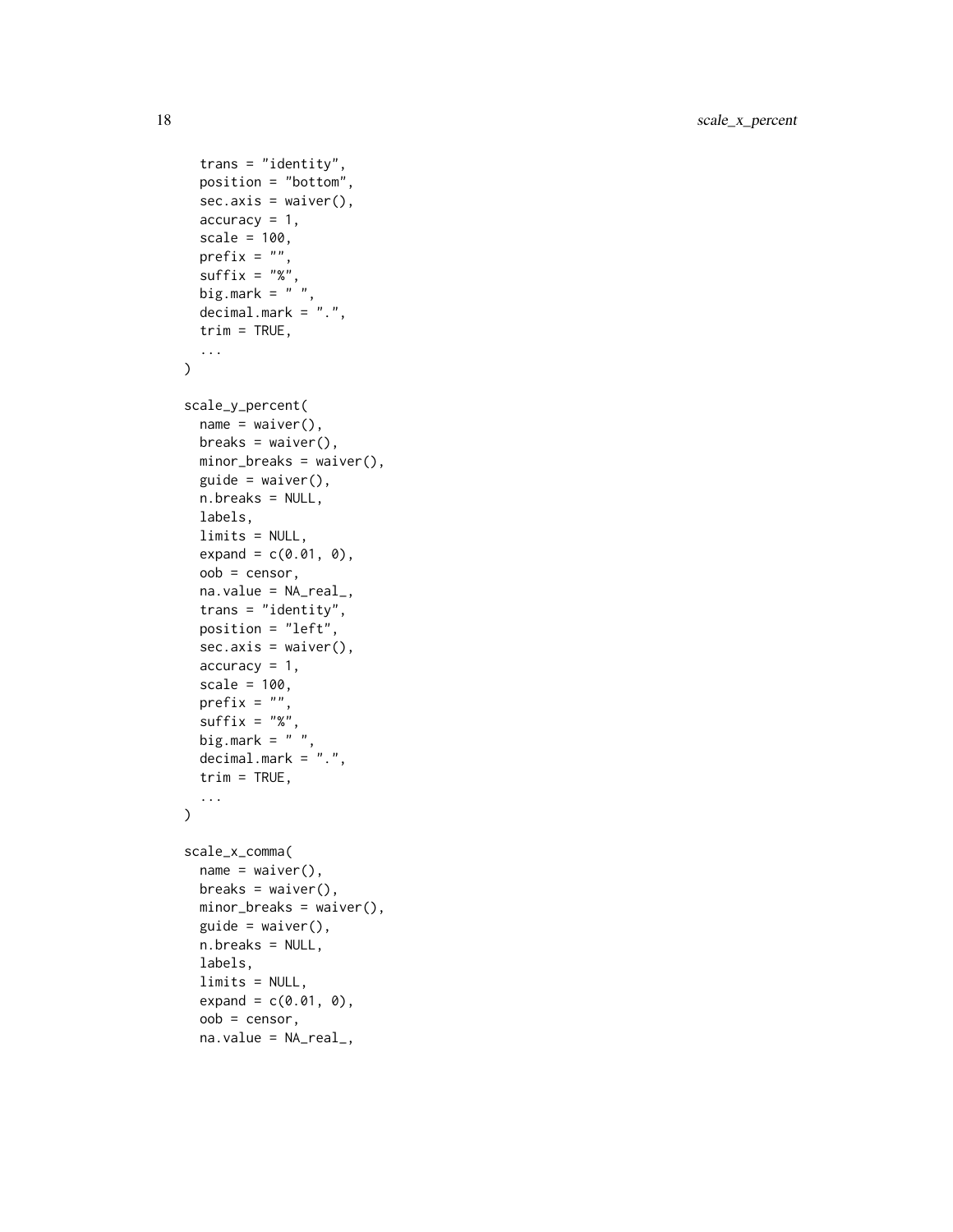```
trans = "identity",
 position = "bottom",
  sec. axis = waiver(),accuracy = 1,
  scale = 1,
 prefix = ",
  suffix = "",big.mark = \cdot,",
  decimal.mark = ".",
  trim = TRUE,...
\mathcal{L}scale_y_comma(
 name = waire(),breaks = waiver(),minor_breaks = waiver(),
  guide = waire(),
 n.breaks = NULL,
  labels,
  limits = NULL,
  expand = c(0.01, 0),
 oob = censor,
 na.value = NA_real_,
  trans = "identity",
 position = "left",
  sec. axis = waiver(),accuracy = 1,
  scale = 1,prefix = \hat{r}",
  \text{suffix} = \text{""\,"}big.mark = ",",decimal.max = "."trim = TRUE,...
\mathcal{L}
```
# Arguments

| name         | The name of the scale. Used as axis or legend title. If waiver(), the default,<br>the name of the scale is taken from the first mapping used for that aesthetic. If<br>NULL, the legend title will be omitted. |
|--------------|----------------------------------------------------------------------------------------------------------------------------------------------------------------------------------------------------------------|
| breaks       | One of:<br>• NULL for no breaks<br>• waiver () for the default breaks computed by the transformation object                                                                                                    |
|              | • A numeric vector of positions<br>• A function that takes the limits as input and returns breaks as output                                                                                                    |
| minor_breaks | One of:                                                                                                                                                                                                        |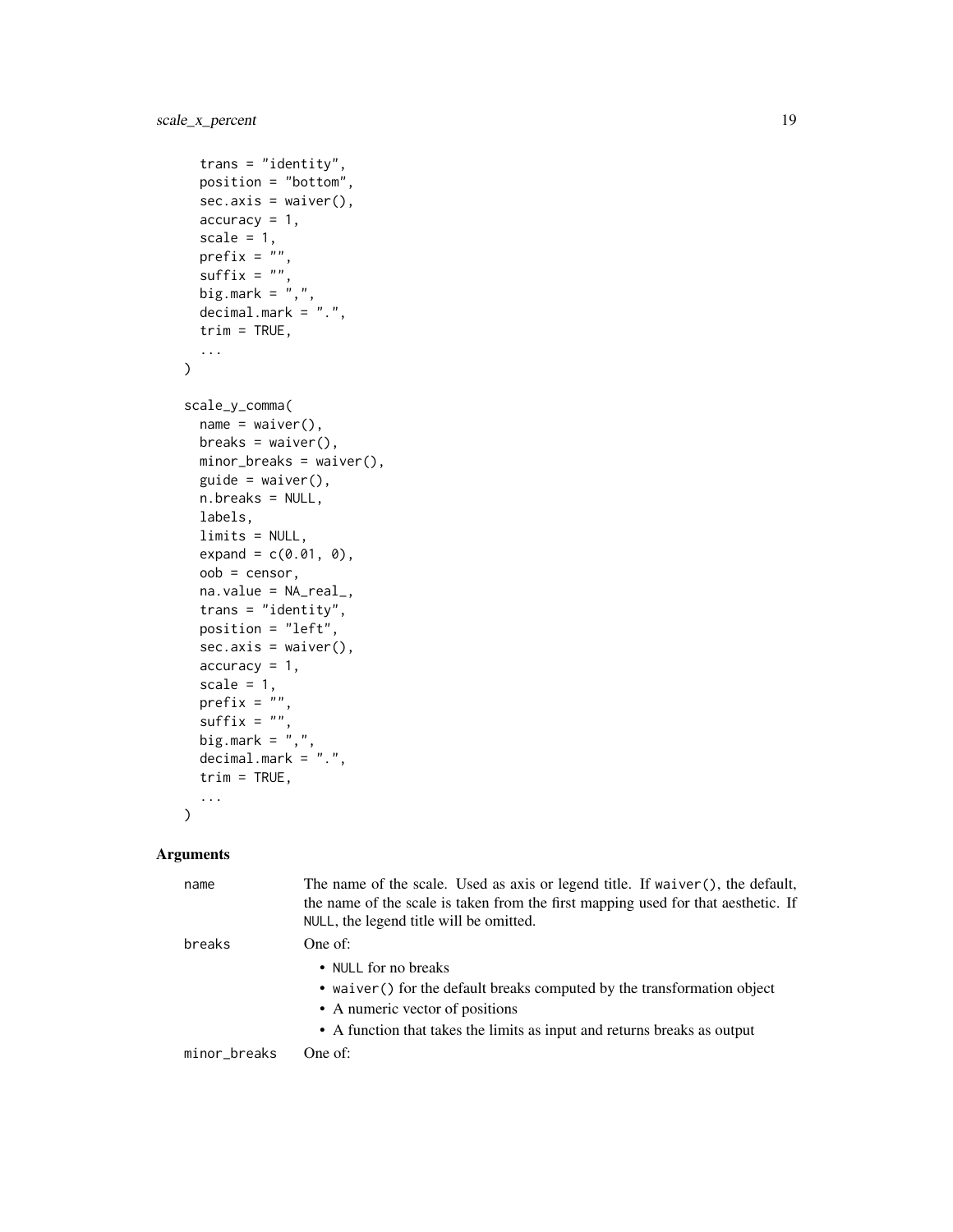<span id="page-19-0"></span>

|          | • NULL for no minor breaks                                                                                                                                                                                                                                         |
|----------|--------------------------------------------------------------------------------------------------------------------------------------------------------------------------------------------------------------------------------------------------------------------|
|          | • waiver() for the default breaks (one minor break between each major<br>break)                                                                                                                                                                                    |
|          | • A numeric vector of positions                                                                                                                                                                                                                                    |
|          | • A function that given the limits returns a vector of minor breaks.                                                                                                                                                                                               |
| guide    | guide A function used to create a guide or its name. See guides () for more<br>information.                                                                                                                                                                        |
| n.breaks | An integer guiding the number of major breaks. The algorithm may choose a<br>slightly different number to ensure nice break labels. Will only have an effect if<br>breaks = waiver(). Use NULL to use the default number of breaks given by<br>the transformation. |
| labels   | Specifying overrides the default format (i.e. you really don't want to do that).<br>NULL means no labels.                                                                                                                                                          |
| limits   | A numeric vector of length two providing limits of the scale. Use NA to refer to<br>the existing minimum or maximum.                                                                                                                                               |
| expand   | same as in ggplot2                                                                                                                                                                                                                                                 |
| oob      | Function that handles limits outside of the scale limits (out of bounds). The<br>default replaces out of bounds values with NA.                                                                                                                                    |
| na.value | If na. translate = TRUE, what value aesthetic value should missing be dis-<br>played as? Does not apply to position scales where NA is always placed at the<br>far right.                                                                                          |
| trans    | Either the name of a transformation object, or the object itself. Built-in trans-<br>formations include "asn", "atanh", "boxcox", "exp", "identity", "log", "log10",<br>"log1p", "log2", "logit", "probability", "probit", "reciprocal", "reverse" and "sqrt".     |
| position | The position of the axis. "left" or "right" for vertical scales, "top" or "bottom"<br>for horizontal scales                                                                                                                                                        |
| sec.axis | specify a secondary axis                                                                                                                                                                                                                                           |
|          | accuracy, scale, prefix, suffix, big.mark, decimal.mark, trim                                                                                                                                                                                                      |
|          | See [scales::comma_format()] or [scales::percent_format()]                                                                                                                                                                                                         |
| $\cdots$ | passed on to [scales::comma_format()] or [scales::percent_format()]                                                                                                                                                                                                |

# Details

The \_percent ones set precent format for axis text and expand= $c(0,0)$  (you need to set limits).

| theme_ft_rc | A precise & pristine ggplot2 theme with opinionated defaults and an |
|-------------|---------------------------------------------------------------------|
|             | emphasis on typoghraphy                                             |

# Description

You should [import\\_roboto\\_condensed\(\)](#page-10-1) first and also install the fonts on your system before trying to use this theme.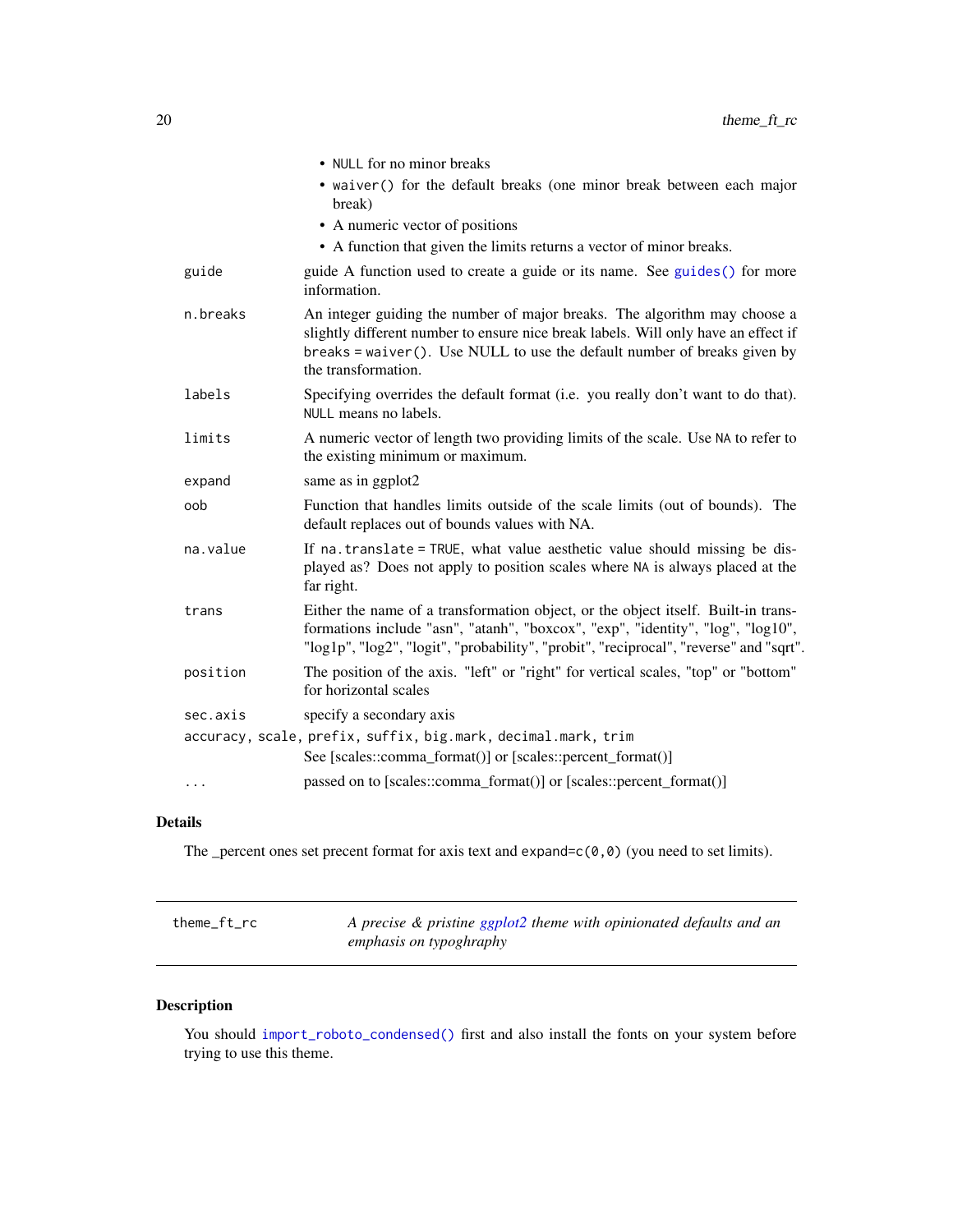theme\_ft\_rc 21

```
theme_ft_rc(
 base_family = "Roboto Condensed",
 base_size = 11.5,
 plot_title_family = base_family,
 plot_title_size = 18,
 plot_title_face = "bold",
 plot_title_margin = 10,
  subtitle_family = if (.Platform$OS.type == "windows") "Roboto Condensed" else
    "Roboto Condensed Light",
  subtitle_size = 13,
  subtitle_face = "plain",
  subtitle_margin = 15,
  strip_text_family = base_family,
  strip_text_size = 12,
  strip_text_face = "plain",
  caption_family = if (.Platform$OS.type == "windows") "Roboto Condensed" else
    "Roboto Condensed Light",
  caption_size = 9,caption_face = "plain",
  caption_margin = 10,
  axis_text_size = base_size,
  axis_title_family = base_family,
  axis_title_size = 9,
  axis_title_face = "plain",
  axis\_title\_just = "rt",plot_margin = margin(30, 30, 30, 30),
 grid = TRUE,axis = FALSE,ticks = FALSE
)
theme_modern_rc(
 base_family = "Roboto Condensed",
 base_size = 11.5,
 plot_title_family = base_family,
 plot_title_size = 18,
 plot_title_face = "bold",
  plot_title_margin = 10,
  subtitle_family = if (.Platform$OS.type == "windows") "Roboto Condensed" else
    "Roboto Condensed Light",
  subtitle_size = 13,
  subtitle_face = "plain",
  subtitle_margin = 15,
  strip_text_family = base_family,
  strip_text_size = 12,
  strip_text_face = "plain",
  caption_family = if (.Platform$OS.type == "windows") "Roboto Condensed" else
```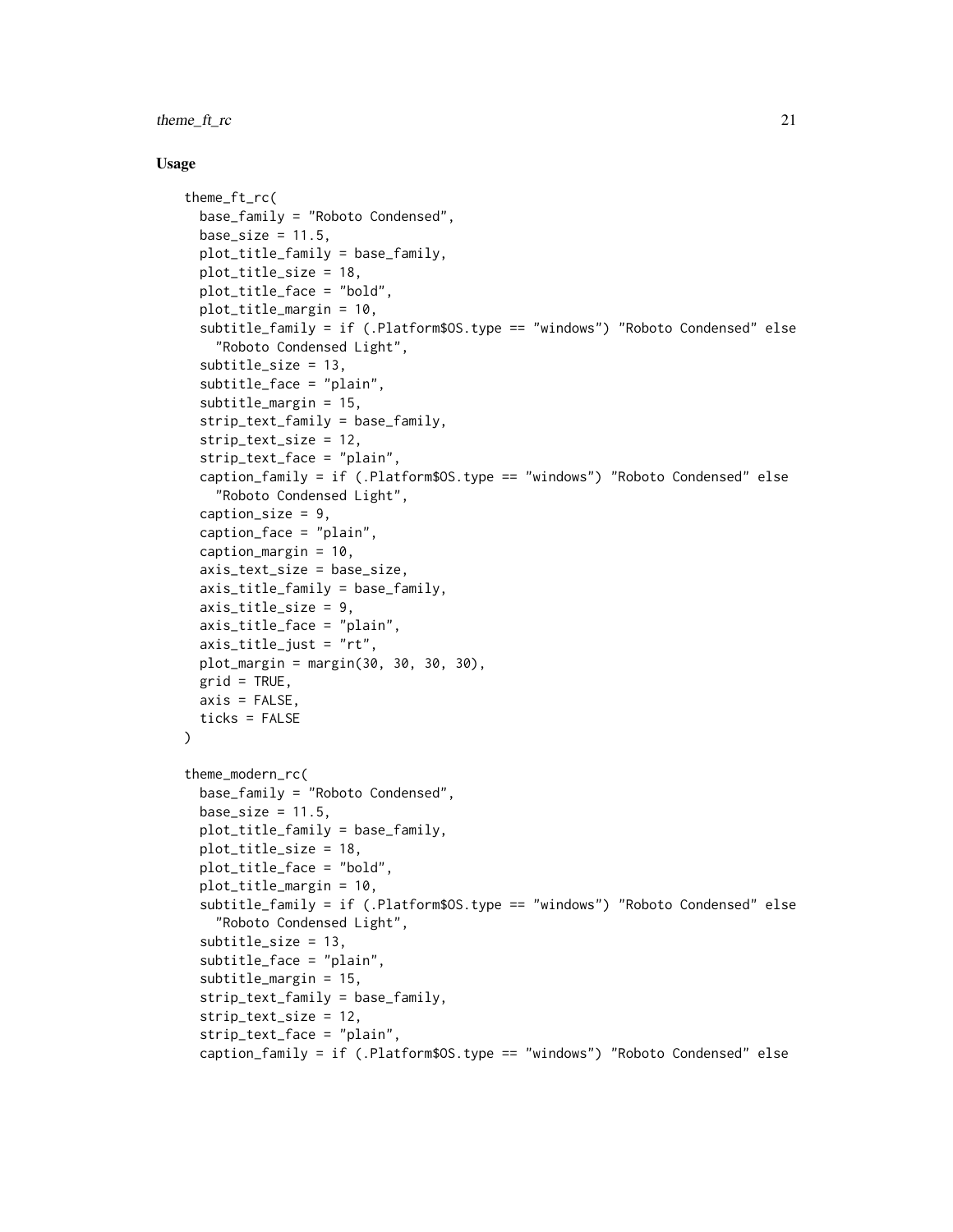```
"Roboto Condensed Light",
  caption_size = 9,
  caption_face = "plain",
  caption_margin = 10,
  axis_text_size = base_size,
  axis_title_family = base_family,
  axis_title_size = 9,
  axis_title_face = "plain",
  axis_title_just = "rt",
 plot_margin = margin(30, 30, 30, 30),
 grid = TRUE,axis = FALSE,ticks = FALSE
)
theme_ipsum_rc(
  base_family = "Roboto Condensed",
 base_size = 11.5,
 plot_title_family = base_family,
 plot_title_size = 18,
  plot_title_face = "bold",
  plot_title_margin = 10,
  subtitle_family = if (.Platform$OS.type == "windows") "Roboto Condensed" else
    "Roboto Condensed Light",
  subtitle_size = 13,
  subtitle_face = "plain",
  subtitle_margin = 15,
  strip_text_family = base_family,
  strip_text_size = 12,
  strip_text_face = "plain",
  caption_family = if (.Platform$OS.type == "windows") "Roboto Condensed" else
    "Roboto Condensed Light",
  caption_size = 9,caption_face = "plain",
  caption_margin = 10,
  axis_text_size = base_size,
  axis-title_family = base_family,
  axis_title_size = 9,
  axis_title_face = "plain",
  axis_title_just = "rt",
 plot_margin = margin(30, 30, 30, 30),
 panel_spacing = grid::unit(2, "lines"),
  grid\_col = "#ccccccc",grid = TRUE,axis_col = "#cccccc",
  axis = FALSE,ticks = FALSE
)
```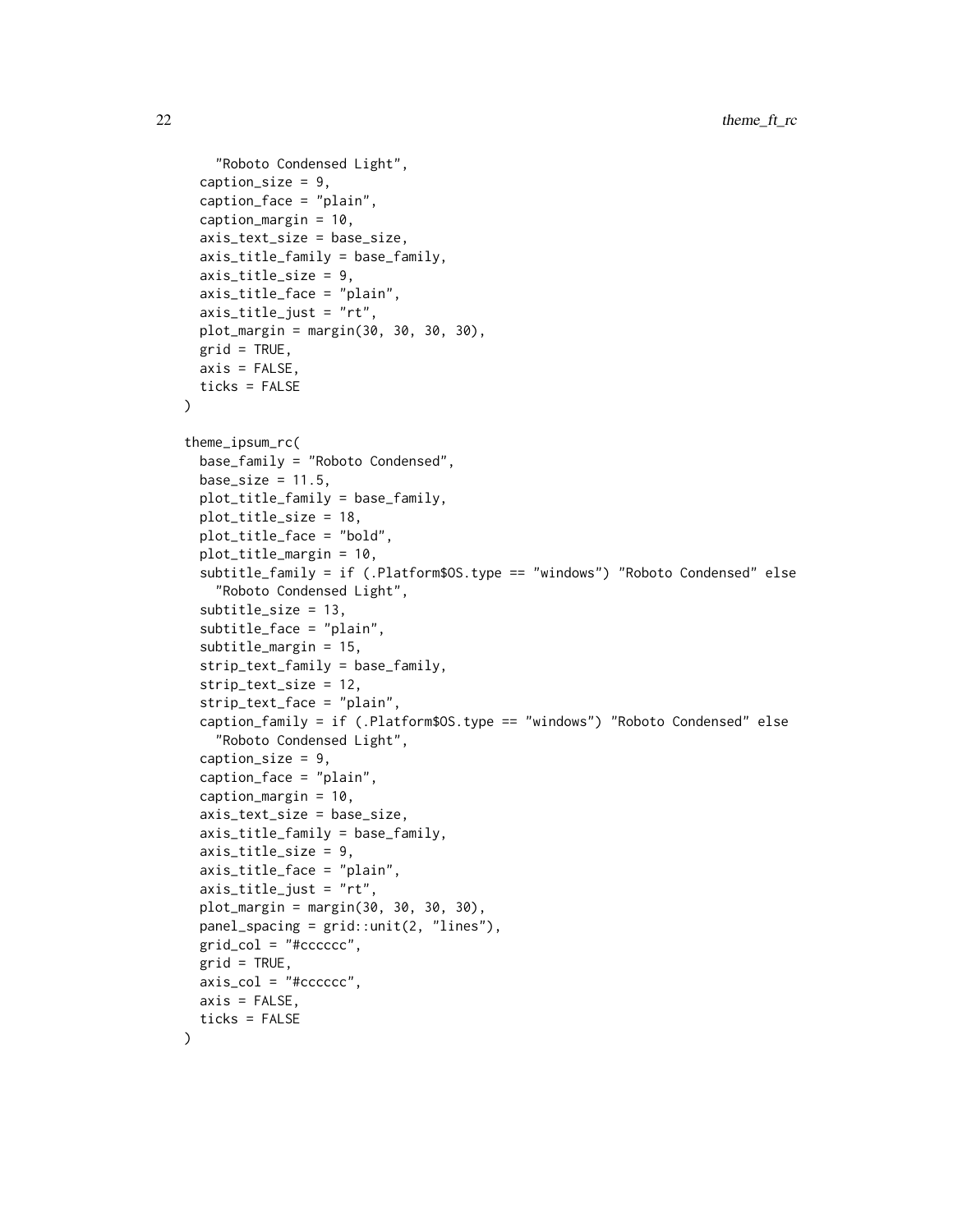# <span id="page-22-0"></span>theme\_ft\_rc 23

### Arguments

```
base_family, base_size
                base font family and size
plot_title_family, plot_title_face, plot_title_size, plot_title_margin
                plot tilte family, face, size and margin
subtitle_family, subtitle_face, subtitle_size
                plot subtitle family, face and size
subtitle_margin
                 plot subtitle margin bottom (single numeric value)
strip_text_family, strip_text_face, strip_text_size
                facet label font family, face and size
caption_family, caption_face, caption_size, caption_margin
                plot caption family, face, size and margin
axis_text_size font size of axis text
axis_title_family, axis_title_face, axis_title_size
                 axis title font family, face and size
axis_title_just
                axis title font justificationk one of [blmcrt]
plot_margin plot margin (specify with ggplot2::margin)
grid panel grid (TRUE, FALSE, or a combination of X, x, Y, y)
axis add x or y axes? TRUE, FALSE, "xy"
ticks ticks if TRUE add ticks
panel_spacing panel spacing (use unit())
grid_col grid color
axis_col axis color
```
### Details

There is an option hrbrthemes.loadfonts which – if set to TRUE – will call extrafont::loadfonts() to register non-core fonts with R PDF & PostScript devices. If you are running under Windows, the package calls the same function to register non-core fonts with the Windows graphics device.

### Why Roboto Condensed?

It's free, has tolerable kerning pairs and multiple weights. It's also different than Arial Narrow and the fonts most folks use in ggplot2 charts.

### Examples

```
## Not run:
library(ggplot2)
library(dplyr)
# seminal scatterplot
ggplot(mtcars, aes(mpg, wt)) +
```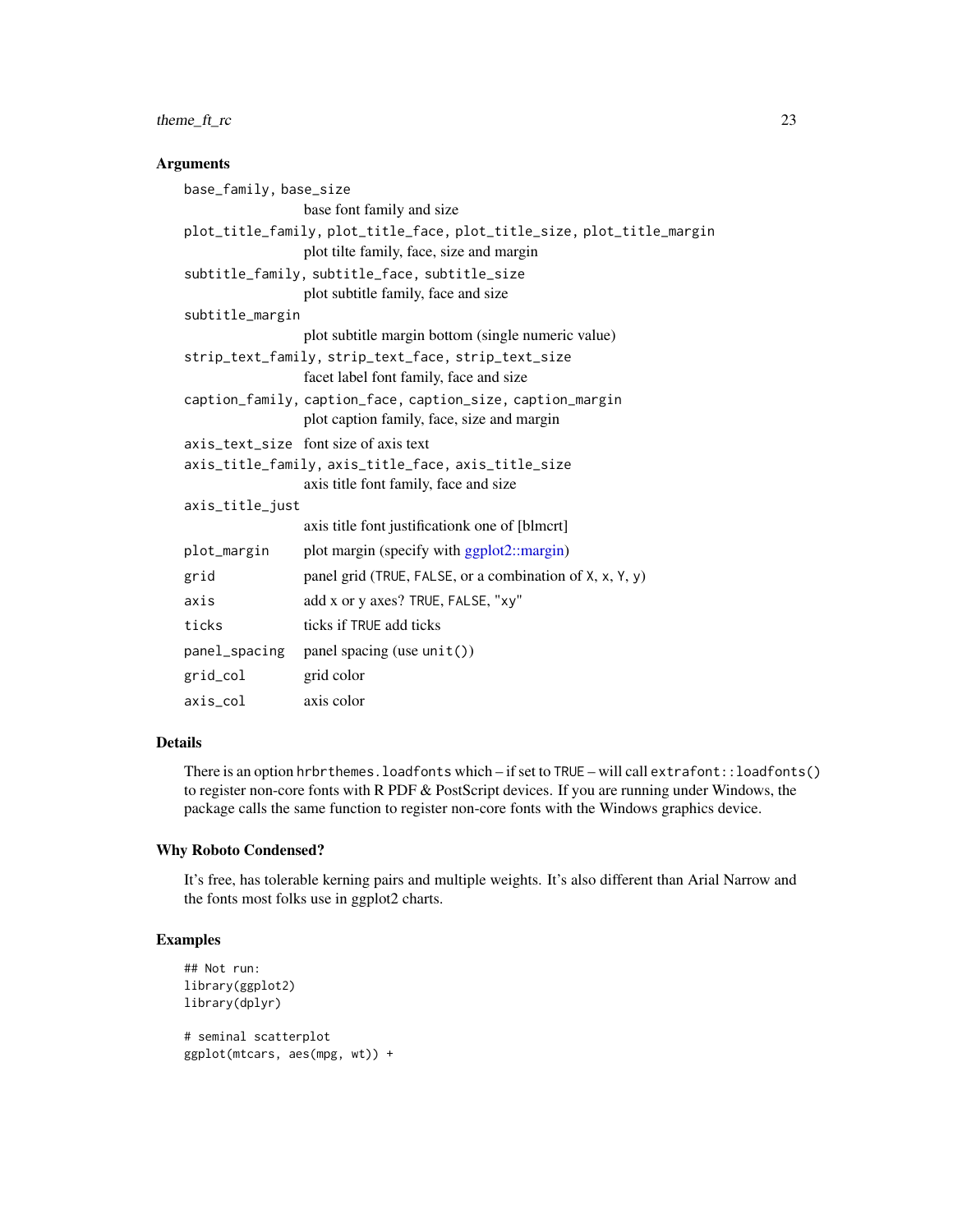```
geom_point() +
 labs(x="Fuel effiiency (mpg)", y="Weight (tons)",
      title="Seminal ggplot2 scatterplot example",
      subtitle="A plot that is only useful for demonstration purposes",
      caption="Brought to you by the letter 'g'") +
 theme_ipsum_rc()
# seminal bar chart
# note: make this font_rc on Windows
update_geom_font_defaults(family=font_rc_light)
count(mpg, class) %>%
 ggplot(aes(class, n)) +
 geom_col() +
 geom_text(aes(label=n), nudge_y=3) +
 labs(x="Fuel effiiency (mpg)", y="Weight (tons)",
      title="Seminal ggplot2 bar chart example",
      subtitle="A plot that is only useful for demonstration purposes",
      caption="Brought to you by the letter 'g'") +
 theme_ipsum_rc(grid="Y") +
 theme(axis.text.y=element_blank())
```
## End(Not run)

| theme_ipsum |                        |  | A precise & pristine ggplot2 theme with opinionated defaults and an |  |  |
|-------------|------------------------|--|---------------------------------------------------------------------|--|--|
|             | emphasis on typography |  |                                                                     |  |  |

### Description

Also has a "dark" / "modern" version for the new RStudio theme

```
theme_ipsum(
 base_family = "Arial Narrow",
 base_size = 11.5,
 plot_title_family = base_family,
 plot_title_size = 18,
 plot_title_face = "bold",
 plot_title_margin = 10,
  subtitle_family = base_family,
  subtitle_size = 12,
  subtitle_face = "plain",
  subtitle_margin = 15,
  strip_text_family = base_family,
  strip_text_size = 12,
  strip_text_face = "plain",
```
<span id="page-23-0"></span>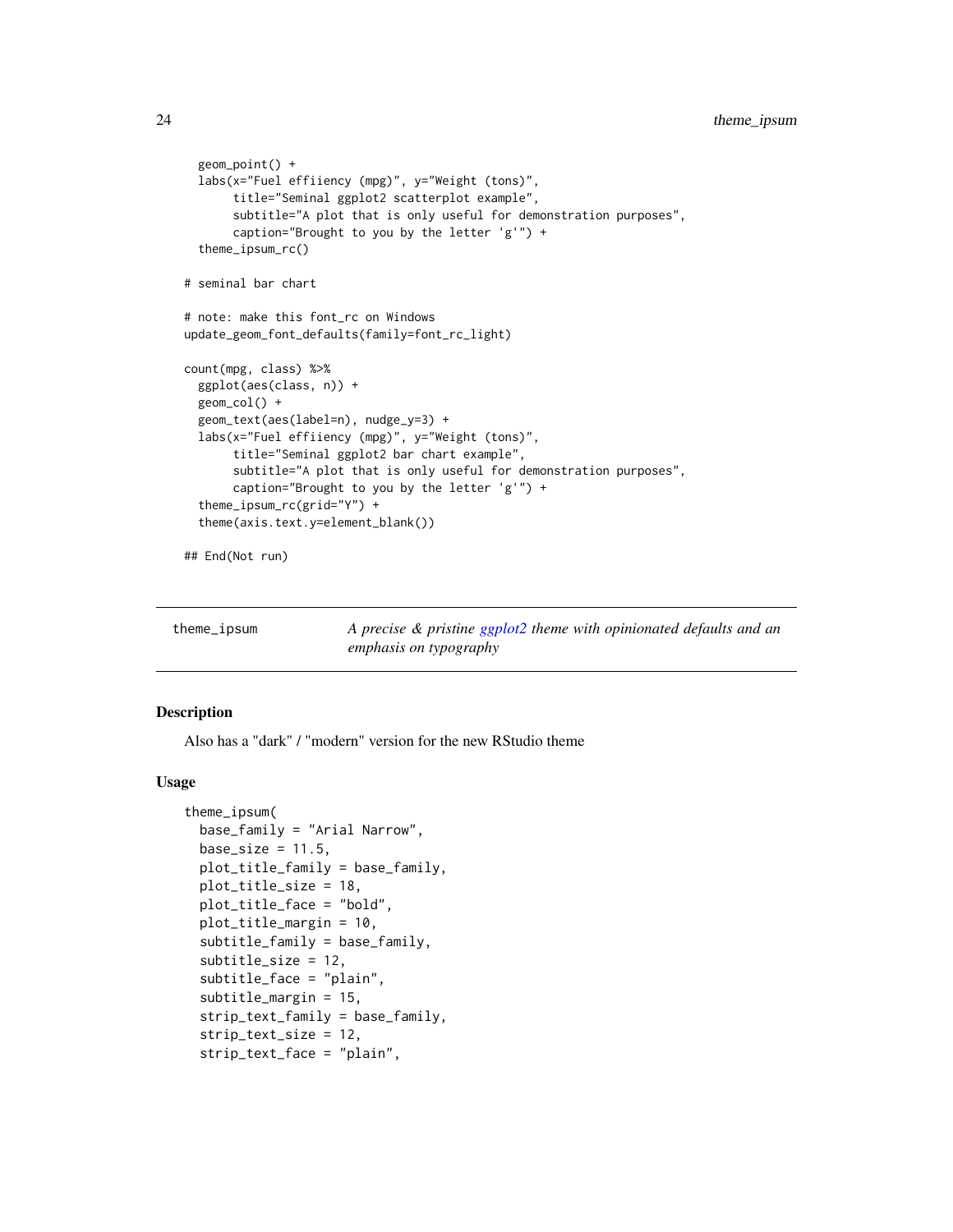# theme\_ipsum 25

```
caption_family = base_family,
caption_size = 9,caption_face = "italic",
caption_margin = 10,
axis_text_size = base_size,
axis_title_family = subtitle_family,
axis_title_size = 9,
axis_title_face = "plain",
axis_title_just = "rt",
plot_margin = margin(30, 30, 30, 30),
grid\_col = "#ccccccc",grid = TRUE,axis_col = "#cccccc",
axis = FALSE,ticks = FALSE
```
### Arguments

)

| base_family, base_size |                                                                        |
|------------------------|------------------------------------------------------------------------|
|                        | base font family and size                                              |
|                        | plot_title_family, plot_title_face, plot_title_size, plot_title_margin |
|                        | plot title family, face, size and margi                                |
|                        | subtitle_family, subtitle_face, subtitle_size                          |
|                        | plot subtitle family, face and size                                    |
| subtitle_margin        |                                                                        |
|                        | plot subtitle margin bottom (single numeric value)                     |
|                        | strip_text_family, strip_text_face, strip_text_size                    |
|                        | facet label font family, face and size                                 |
|                        | caption_family, caption_face, caption_size, caption_margin             |
|                        | plot caption family, face, size and margin                             |
|                        | axis_text_size font size of axis text                                  |
|                        | axis_title_family, axis_title_face, axis_title_size                    |
|                        | axis title font family, face and size                                  |
| axis_title_just        |                                                                        |
|                        | axis title font justification, one of [blmcrt]                         |
| plot_margin            | plot margin (specify with ggplot2::margin())                           |
| grid_col, axis_col     |                                                                        |
|                        | grid & axis colors; both default to #cccccc                            |
| grid                   | panel grid (TRUE, FALSE, or a combination of X, x, Y, y)               |
| axis                   | add x or y axes? TRUE, FALSE, "xy"                                     |
| ticks                  | ticks if TRUE add ticks                                                |
|                        |                                                                        |

# Why Arial Narrow?

First and foremost, Arial Narrow is generally installed by default or readily available on any modern system, so it's "free"-ish; plus, it is a condensed font with solid default kerning pairs and geometric numbers.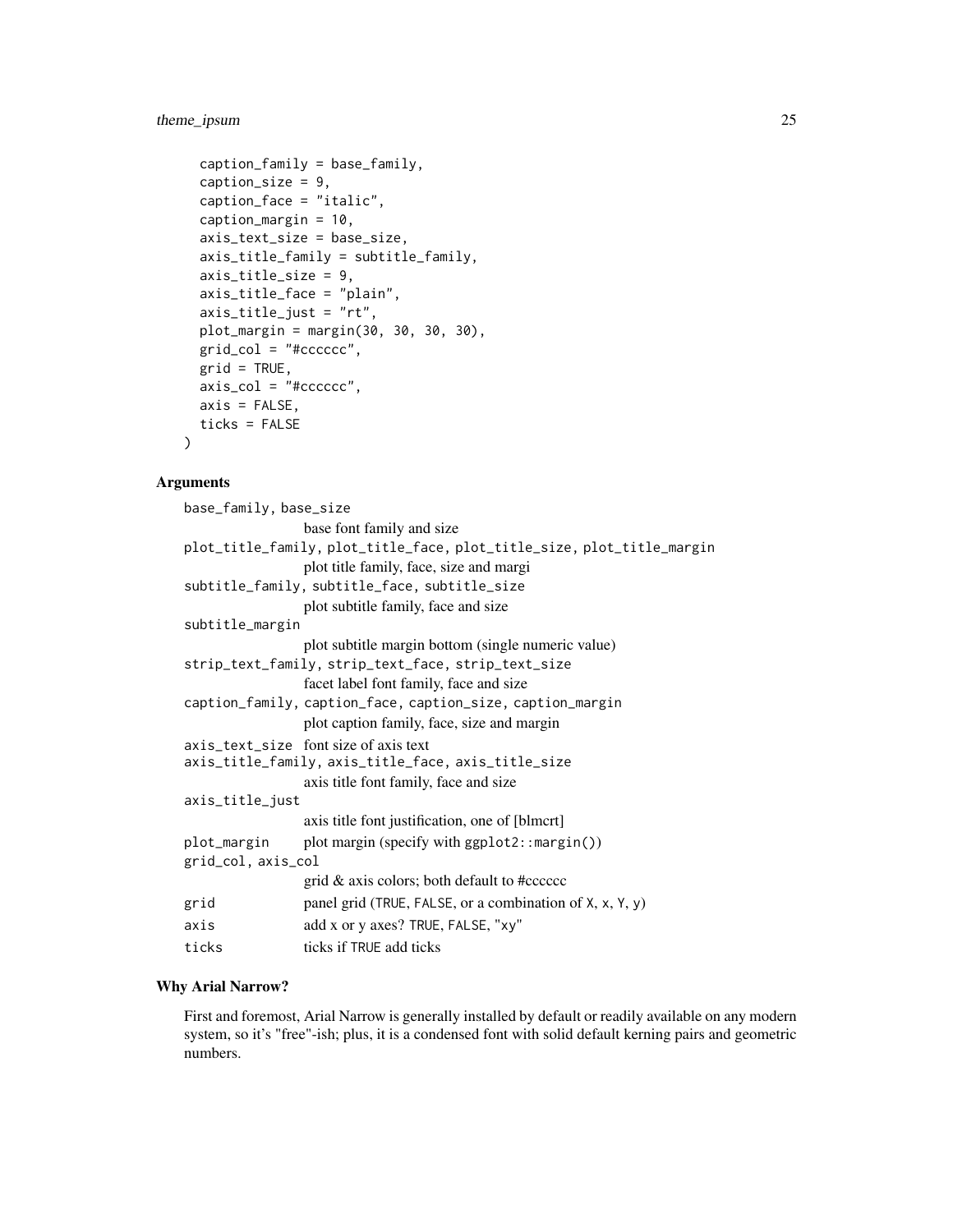### Building upon theme\_ipsum

The function is setup in such a way that you can customize your own one by just wrapping the call and changing the parameters. See source for examples.

# Gotchas

There are distinctions between font names and various devices. Names that work for display graphics devices and bitmap ones such as png may not work well for PostScript or PDF ones. You may need two versions of a font-based theme function for them to work in a particular situation. This situation usually only arises when using a newer font with many weights but somewhat irregular internal font name patterns.

There is an option hrbrthemes.loadfonts which – if set to TRUE – will call extrafont::loadfonts() to register non-core fonts with R PDF  $&$  PostScript devices. If you are running under Windows, the package calls the same function to register non-core fonts with the Windows graphics device.

### Examples

```
## Not run:
library(ggplot2)
library(dplyr)
# seminal scatterplot
ggplot(mtcars, aes(mpg, wt)) +
  geom_point() +
  labs(x="Fuel effiiency (mpg)", y="Weight (tons)",
       title="Seminal ggplot2 scatterplot example",
       subtitle="A plot that is only useful for demonstration purposes",
       caption="Brought to you by the letter 'g'") +
  theme_ipsum()
# seminal bar chart
update_geom_font_defaults()
count(mpg, class) %>%
  ggplot(aes(class, n)) +
  geom_col() +
  geom_text(aes(label=n), nudge_y=3) +
  labs(x="Fuel efficiency (mpg)", y="Weight (tons)",
       title="Seminal ggplot2 bar chart example",
       subtitle="A plot that is only useful for demonstration purposes",
       caption="Brought to you by the letter 'g'") +
  theme_ipsum(grid="Y") +
  theme(axis.text.y=element_blank())
```
## End(Not run)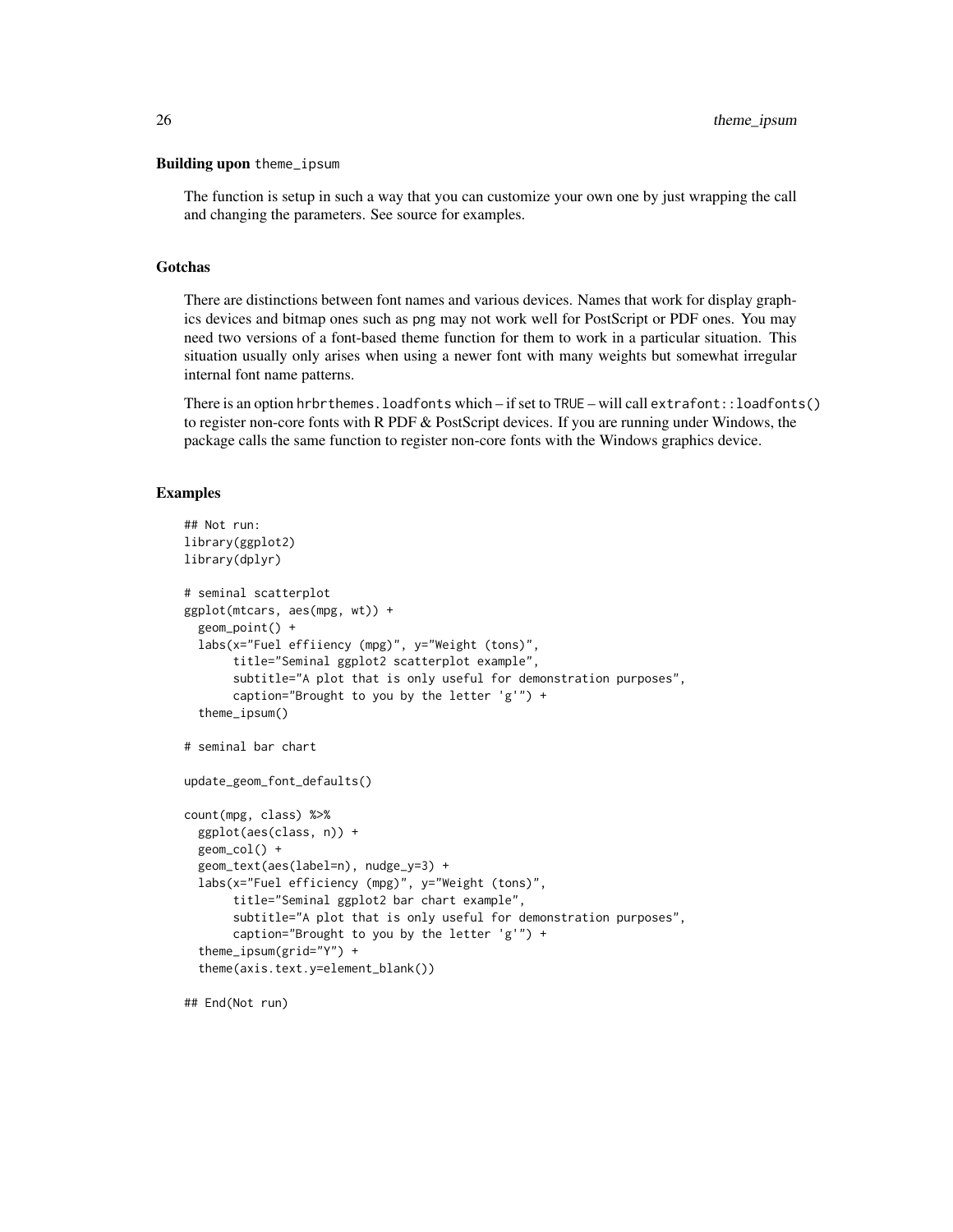<span id="page-26-0"></span>

### Description

You should [import\\_econ\\_sans\(\)](#page-8-1) first and also install the fonts on your system before trying to use this theme.

```
theme_ipsum_es(
  base_family = "EconSansCndReg",
 base_size = 11.5,
 plot_title_family = "EconSansCndBol",
 plot_title_size = 18,
 plot_title_face = "bold",
 plot_title_margin = 10,
  subtitle_family = if (.Platform$OS.type == "windows") "EconSansCndLig" else
    "EconSansCndLig",
  subtitle_size = 13,
  subtitle_face = "plain",
  subtitle_margin = 15,
  strip_text_family = base_family,
  strip_text_size = 12,
  strip_text_face = "plain",
  caption_family = if (.Platform$OS.type == "windows") "EconSansCndLig" else
    "EconSansCndLig",
  caption_size = 9,caption_face = "plain",
  caption_margin = 10,
  axis_text_size = base_size,
  axis_title_family = base_family,
  axis_title_size = 9,
  axis_title_face = "plain",
  axis_title_just = "rt",
  plot_margin = margin(30, 30, 30, 30),
 panel_spacing = grid::unit(2, "lines"),
  grid\_col = "#ccccccc",grid = TRUE,axis_{col} = "tcccccc".
 axis = FALSE,ticks = FALSE
)
```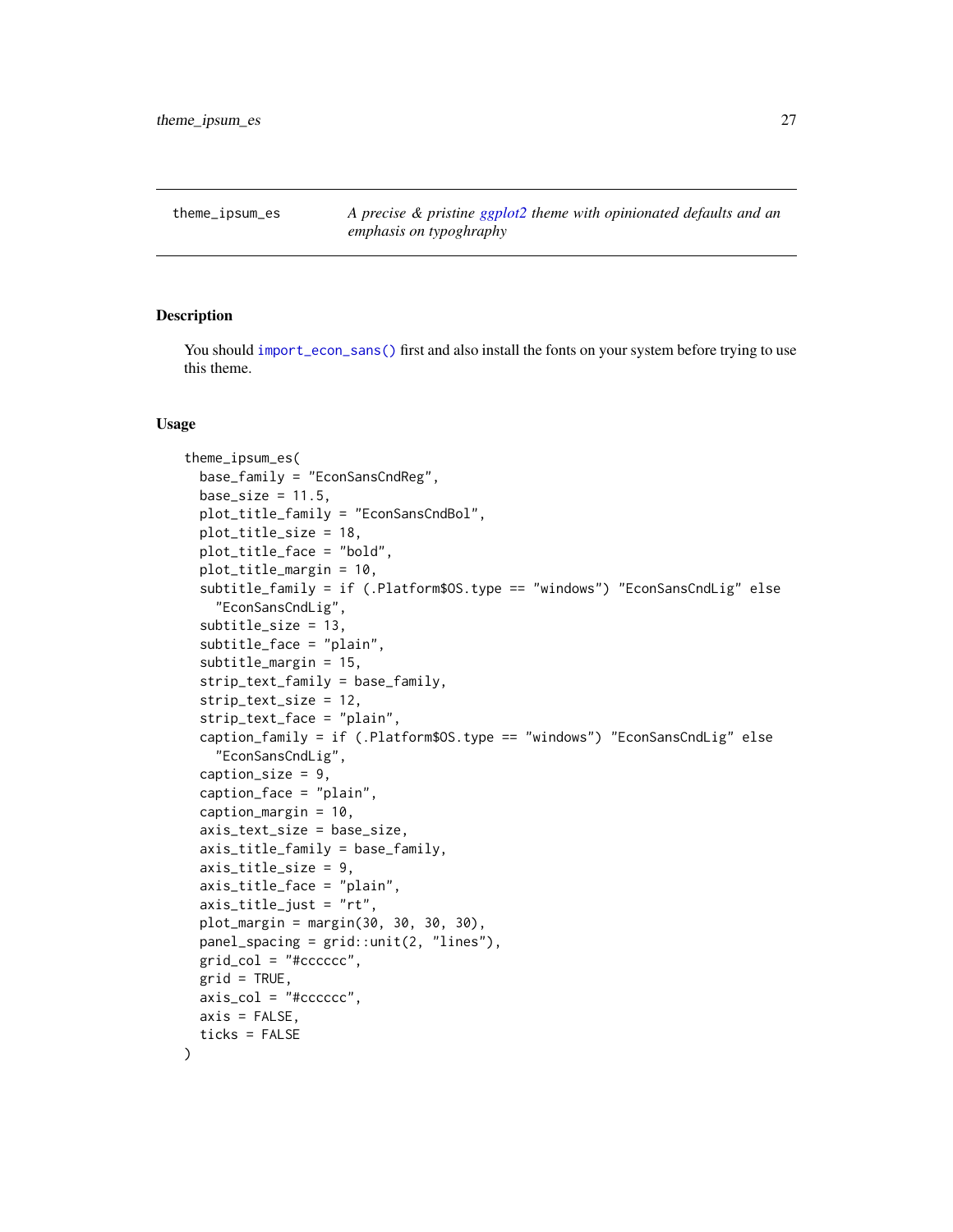# <span id="page-27-0"></span>Arguments

| base_family, base_size                                                 |                                                            |  |  |  |
|------------------------------------------------------------------------|------------------------------------------------------------|--|--|--|
|                                                                        | base font family and size                                  |  |  |  |
| plot_title_family, plot_title_face, plot_title_size, plot_title_margin |                                                            |  |  |  |
|                                                                        | plot tilte family, face, size and margin                   |  |  |  |
|                                                                        | subtitle_family, subtitle_face, subtitle_size              |  |  |  |
|                                                                        | plot subtitle family, face and size                        |  |  |  |
| subtitle_margin                                                        |                                                            |  |  |  |
|                                                                        | plot subtitle margin bottom (single numeric value)         |  |  |  |
|                                                                        | strip_text_family, strip_text_face, strip_text_size        |  |  |  |
|                                                                        | facet label font family, face and size                     |  |  |  |
|                                                                        | caption_family, caption_face, caption_size, caption_margin |  |  |  |
|                                                                        | plot caption family, face, size and margin                 |  |  |  |
|                                                                        | axis_text_size font size of axis text                      |  |  |  |
| axis_title_family, axis_title_face, axis_title_size                    |                                                            |  |  |  |
|                                                                        | axis title font family, face and size                      |  |  |  |
| axis_title_just                                                        |                                                            |  |  |  |
|                                                                        | axis title font justificationk one of [blmcrt]             |  |  |  |
| plot_margin                                                            | plot margin (specify with ggplot2::margin)                 |  |  |  |
|                                                                        | panel_spacing panel spacing (use unit())                   |  |  |  |
| grid_col                                                               | grid color                                                 |  |  |  |
| grid                                                                   | panel grid (TRUE, FALSE, or a combination of X, x, Y, y)   |  |  |  |
| axis_col                                                               | axis color                                                 |  |  |  |
| axis                                                                   | add x or y axes? TRUE, FALSE, "xy"                         |  |  |  |
| ticks                                                                  | ticks if TRUE add ticks                                    |  |  |  |

# Details

There is an option hrbrthemes.loadfonts which – if set to TRUE – will call extrafont::loadfonts() to register non-core fonts with R PDF & PostScript devices. If you are running under Windows, the package calls the same function to register non-core fonts with the Windows graphics device.

# Why Econ Sans Condensed?

It's free, has tolerable kerning pairs and multiple weights. It's also different than Arial Narrow and the fonts most folks use in ggplot2 charts.

### Examples

```
## Not run:
library(ggplot2)
library(dplyr)
# seminal scatterplot
ggplot(mtcars, aes(mpg, wt)) +
```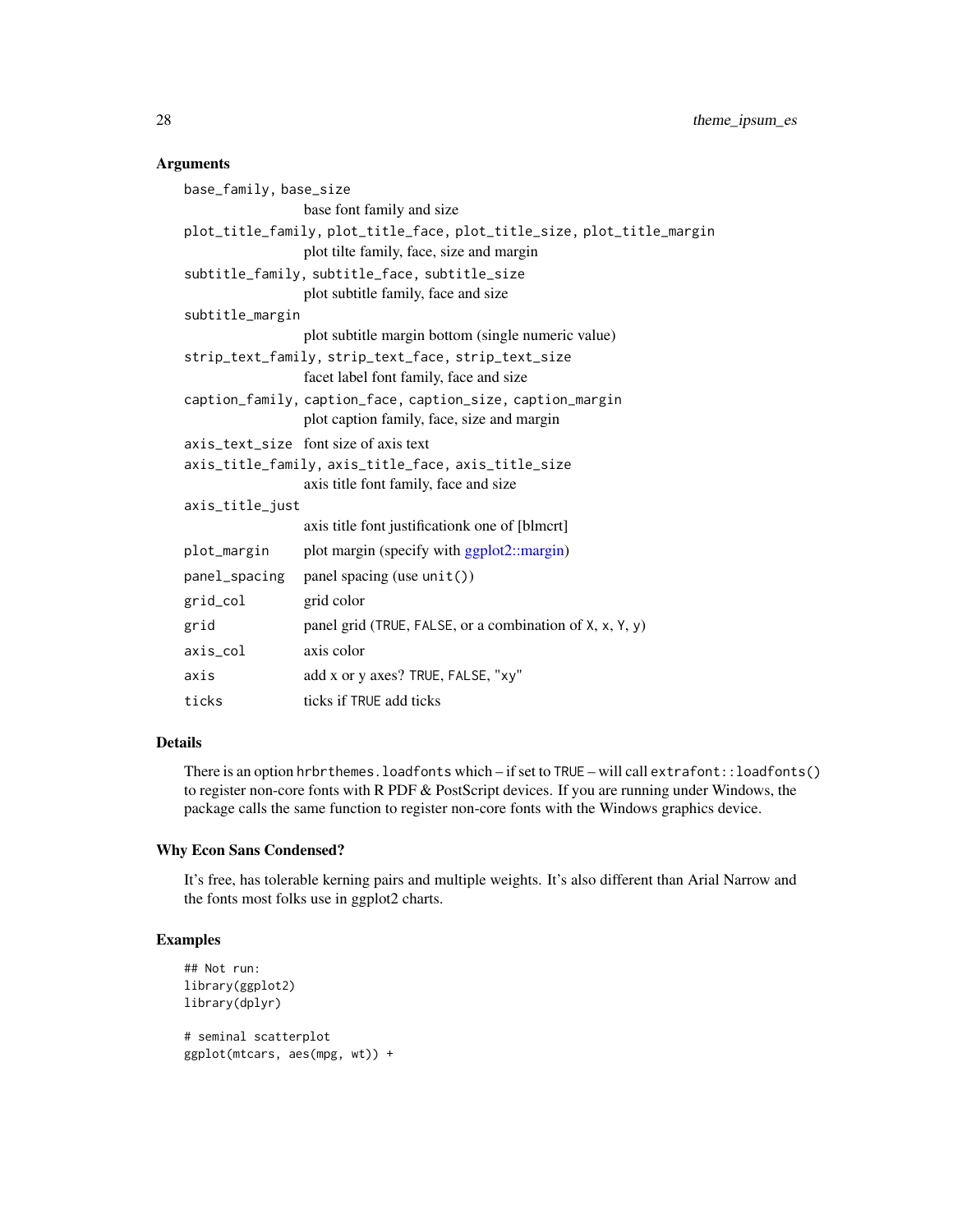```
geom_point() +
 labs(x="Fuel effiiency (mpg)", y="Weight (tons)",
      title="Seminal ggplot2 scatterplot example",
      subtitle="A plot that is only useful for demonstration purposes",
      caption="Brought to you by the letter 'g'") +
 theme_ipsum_es()
# seminal bar chart
# note: may need to make this font_es on Windows
update_geom_font_defaults(family=font_es_light)
count(mpg, class) %>%
 ggplot(aes(class, n)) +
 geom_col() +
 geom_text(aes(label=n), nudge_y=3) +
 labs(x="Fuel effiiency (mpg)", y="Weight (tons)",
      title="Seminal ggplot2 bar chart example",
      subtitle="A plot that is only useful for demonstration purposes",
      caption="Brought to you by the letter 'g'") +
 theme_ipsum_es(grid="Y") +
 theme(axis.text.y=element_blank())
```
## End(Not run)

| theme_ipsum_ps | A precise & pristine ggplot2 theme with opinionated defaults and an |
|----------------|---------------------------------------------------------------------|
|                | <i>emphasis on typoghraphy</i>                                      |

### Description

You should [import\\_plex\\_sans\(\)](#page-9-1) first and also install the fonts on your system before trying to use this theme.

```
theme_ipsum_ps(
 base_family = "IBMPlexSans",
 base_size = 11.5,
  plot_title_family = "IBMPlexSans-Bold",
  plot_title_size = 18,
  plot_title_face = "plain",
 plot_title_margin = 10,
  subtitle_family = if (.Platform$OS.type == "windows") "IBMPlexSans" else
    "IBMPlexSans-Light",
  subtitle_size = 13,
  subtitle_face = "plain",
  subtitle_margin = 15,
  strip_text_family = "IBMPlexSans-Medium",
```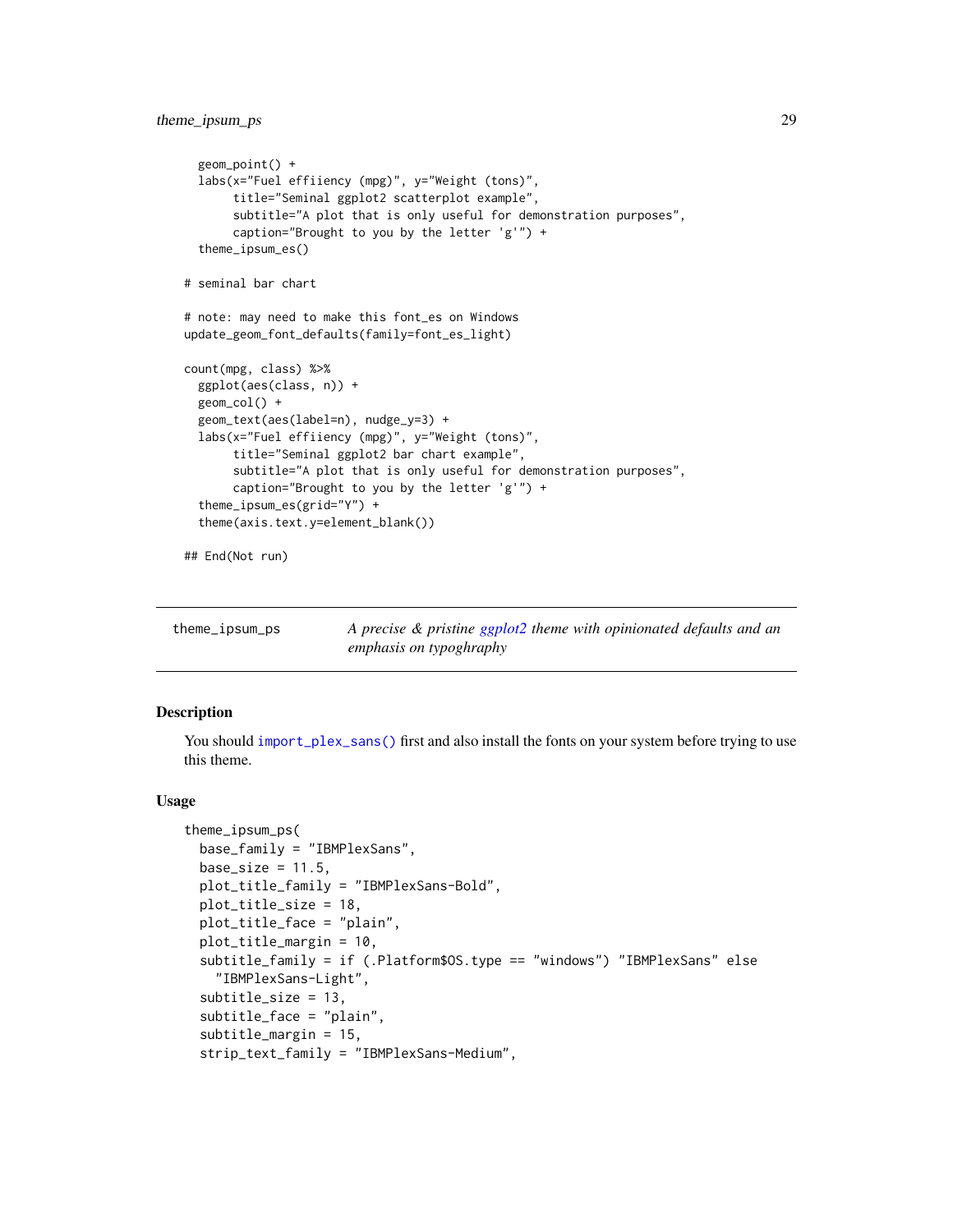```
strip_text_size = 12,
  strip_text_face = "plain",
  caption_family = if (.Platform$OS.type == "windows") "IBMPlexSans" else
    "IBMPlexSans-Thin",
  caption_size = 9,
  caption_face = "plain",
  caption_margin = 10,
  axis_text_size = 9,
  axis_title_family = base_family,
  axis_title_size = 9,
  axis_title_face = "plain",
  axis_title_just = "rt",
 plot_margin = margin(30, 30, 30, 30),
  grid_col = "#cccccc",
 grid = TRUE,axis\_col = "tcccccc",axis = FALSE,ticks = FALSE
\lambda
```
# Arguments

```
base_family, base_size
                base font family and size
plot_title_family, plot_title_face, plot_title_size, plot_title_margin
                plot tilte family, face, size and margin
subtitle_family, subtitle_face, subtitle_size
                plot subtitle family, face and size
subtitle_margin
                 plot subtitle margin bottom (single numeric value)
strip_text_family, strip_text_face, strip_text_size
                facet label font family, face and size
caption_family, caption_face, caption_size, caption_margin
                plot caption family, face, size and margin
axis_text_size font size of axis text
axis_title_family, axis_title_face, axis_title_size
                 axis title font family, face and size
axis_title_just
                 axis title font justificationk one of [blmcrt]
plot_margin plot margin (specify with ggplot2::margin)
grid_col grid color
grid panel grid (TRUE, FALSE, or a combination of X, x, Y, y)
axis_col axis color
axis add x or y axes? TRUE, FALSE, "xy"
ticks ticks if TRUE add ticks
```
<span id="page-29-0"></span>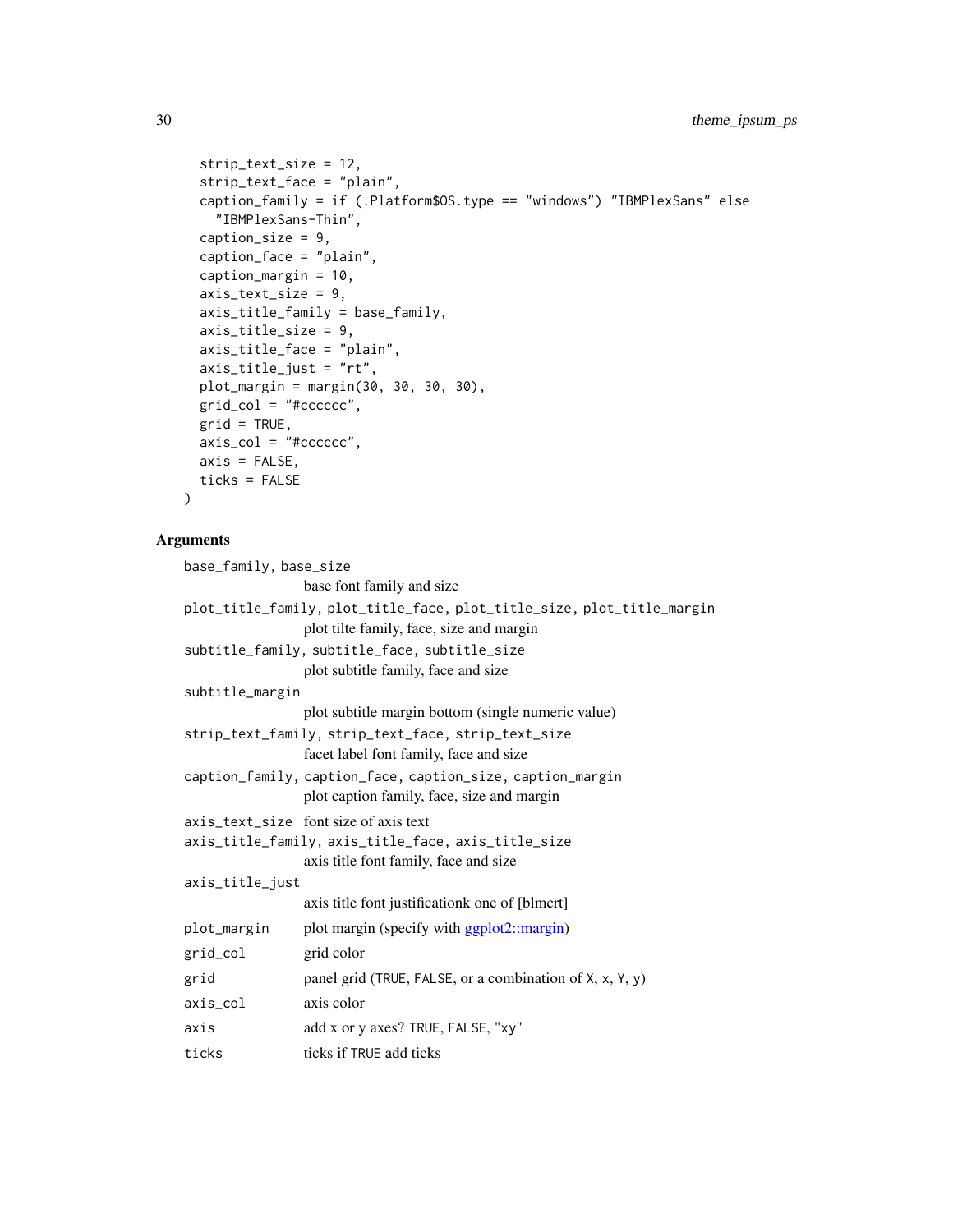### <span id="page-30-0"></span>Details

There is an option hrbrthemes.loadfonts which – if set to TRUE – will call extrafont::loadfonts() to register non-core fonts with R PDF  $&$  PostScript devices. If you are running under Windows, the package calls the same function to register non-core fonts with the Windows graphics device.

### Why IBM Plex Sans?

It's free, has tolerable kerning pairs and multiple weights. It's also different "not Helvetica".

### Examples

```
## Not run:
library(ggplot2)
library(dplyr)
# seminal scatterplot
ggplot(mtcars, aes(mpg, wt)) +
 geom_point() +
 labs(x="Fuel effiiency (mpg)", y="Weight (tons)",
      title="Seminal ggplot2 scatterplot example",
      subtitle="A plot that is only useful for demonstration purposes",
      caption="Brought to you by the letter 'g'") +
  theme_ipsum_rc()
# seminal bar chart
# note: make this font_rc on Windows
update_geom_font_defaults(family=font_rc_light)
count(mpg, class) %>%
 ggplot(aes(class, n)) +
 geom_col() +
 geom_text(aes(label=n), nudge_y=3) +
 labs(x="Fuel effiiency (mpg)", y="Weight (tons)",
      title="Seminal ggplot2 bar chart example",
      subtitle="A plot that is only useful for demonstration purposes",
      caption="Brought to you by the letter 'g'") +
  theme_ipsum_rc(grid="Y") +
  theme(axis.text.y=element_blank())
## End(Not run)
```
theme\_ipsum\_pub *A precise & pristine [ggplot2](#page-0-0) theme with opinionated defaults and an emphasis on typoghraphy*

### **Description**

You should [import\\_public\\_sans\(\)](#page-9-2) first and also install the fonts on your system before trying to use this theme.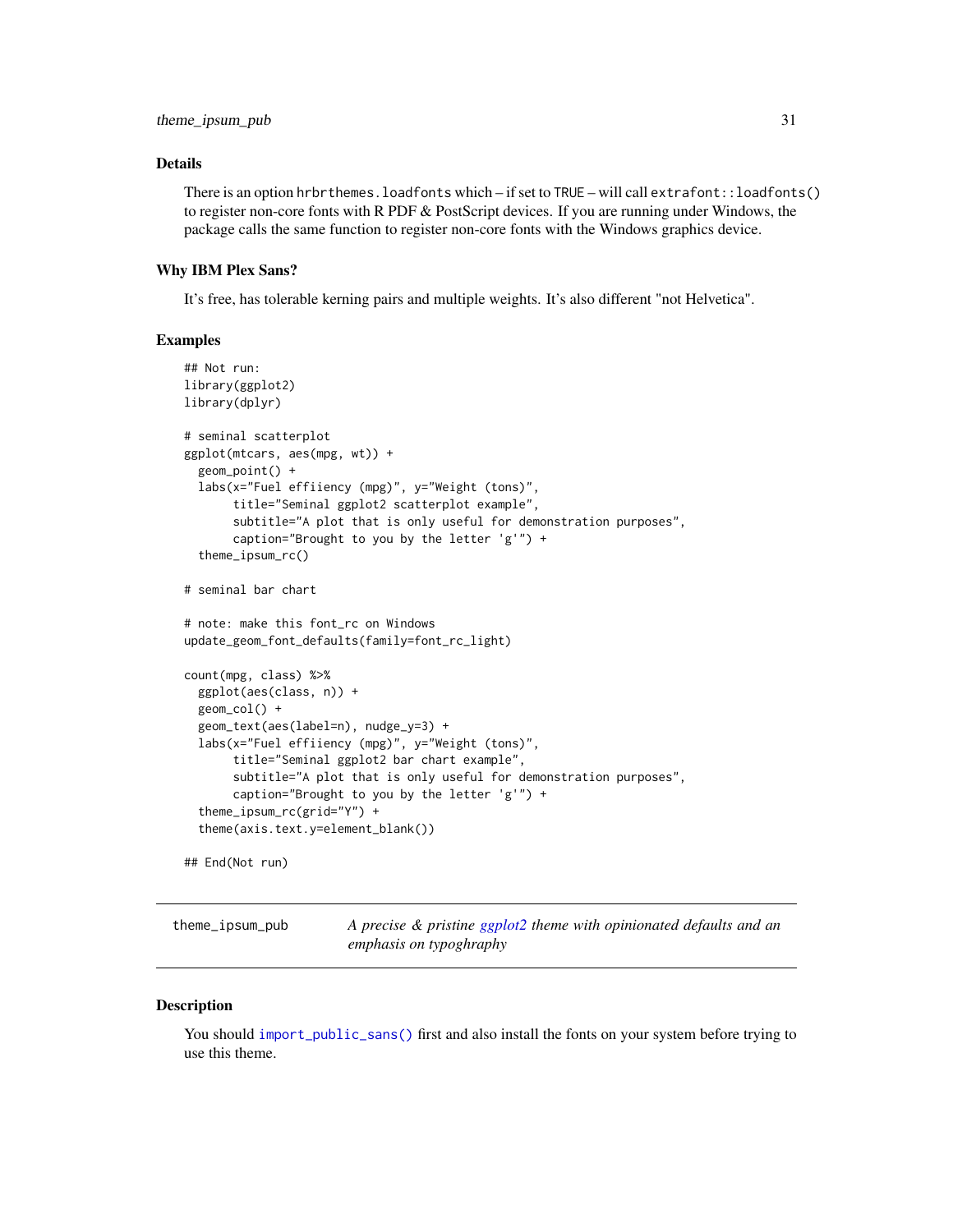### Usage

```
theme_ipsum_pub(
  base_family = "Public Sans",
  base_size = 10.5,
 plot_title_family = if (.Platform$OS.type == "windows") "Public Sans" else
    "Public Sans Bold",
  plot_title_size = 18,
  plot_title_face = "bold",
  plot_title_margin = 10,
  subtitle_family = if (.Platform$OS.type == "windows") "Public Sans Thin" else
    "Public Sans Thin",
  subtitle_size = 13,
  subtitle_face = "plain",
  subtitle_margin = 15,
  strip_text_family = base_family,
  strip_text_size = 12,
  strip_text_face = "plain",
  caption_family = if (.Platform$OS.type == "windows") "Public Sans Thin" else
    "Public Sans Thin",
  caption_size = 9,
  caption_face = "plain",
  caption_margin = 10,
  axis_text_size = base_size,
  axis_title_family = base_family,
  axis_title_size = 9,
  axis_title_face = "plain",
  axis_title_just = "rt",
 plot_margin = margin(30, 30, 30, 30),
 grid\_col = "#ccccccc",grid = TRUE,axis\_col = "#ccccccaxis = FALSE,ticks = FALSE
)
```
### Arguments

base\_family, base\_size base font family and size plot\_title\_family, plot\_title\_face, plot\_title\_size, plot\_title\_margin plot tilte family, face, size and margin subtitle\_family, subtitle\_face, subtitle\_size plot subtitle family, face and size subtitle\_margin plot subtitle margin bottom (single numeric value) strip\_text\_family, strip\_text\_face, strip\_text\_size facet label font family, face and size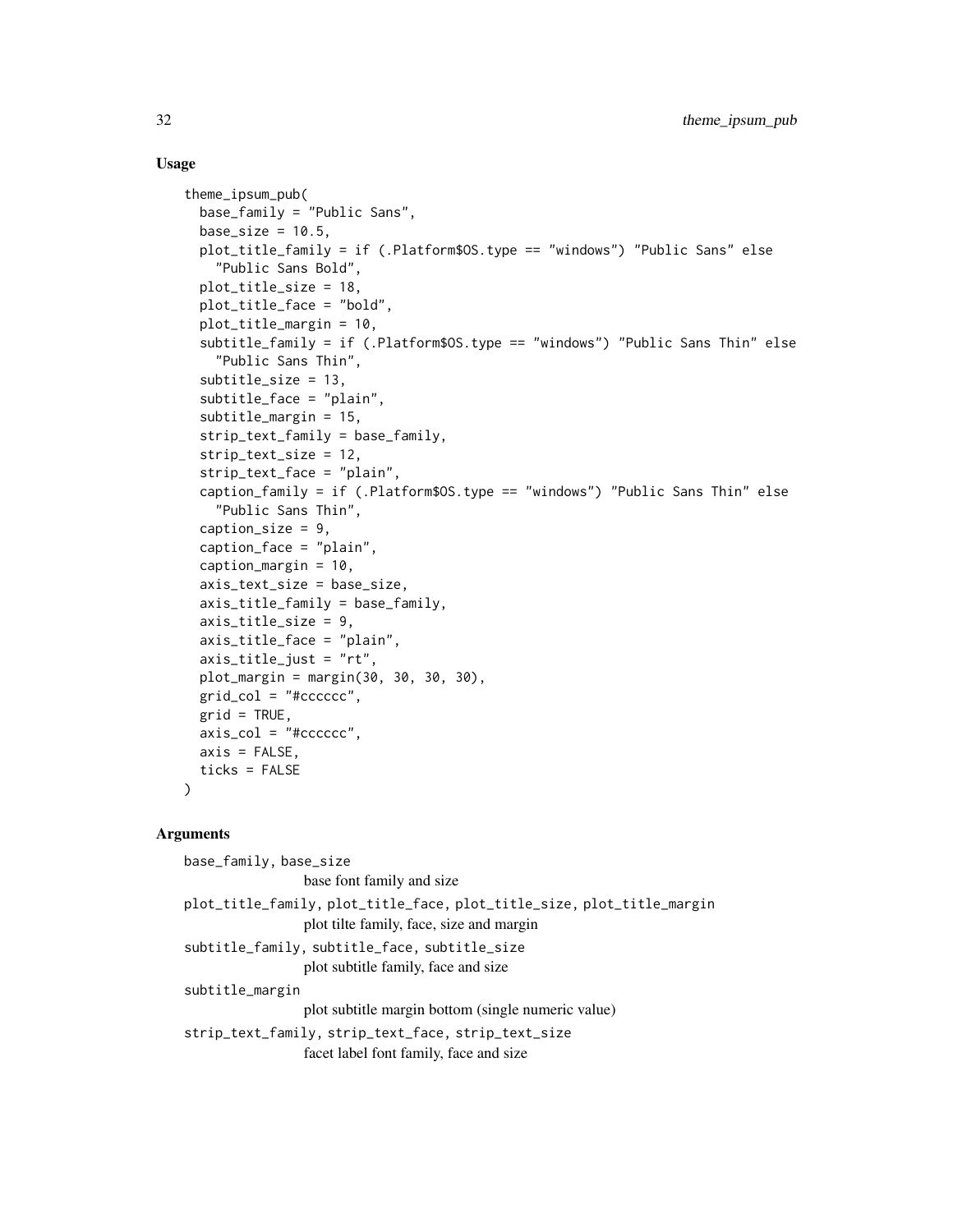<span id="page-32-0"></span>

|                 | caption_family, caption_face, caption_size, caption_margin<br>plot caption family, face, size and margin                              |
|-----------------|---------------------------------------------------------------------------------------------------------------------------------------|
|                 | axis_text_size font size of axis text<br>axis_title_family, axis_title_face, axis_title_size<br>axis title font family, face and size |
| axis_title_just |                                                                                                                                       |
|                 | axis title font justificationk one of [blmcrt]                                                                                        |
| plot_margin     | plot margin (specify with ggplot2::margin)                                                                                            |
| grid_col        | grid color                                                                                                                            |
| grid            | panel grid (TRUE, FALSE, or a combination of $X$ , $x$ , $Y$ , $y$ )                                                                  |
| axis_col        | axis color                                                                                                                            |
| axis            | add x or y axes? TRUE, FALSE, "xy"                                                                                                    |
| ticks           | ticks if TRUE add ticks                                                                                                               |

### Details

There is an option hrbrthemes.loadfonts which – if set to TRUE – will call extrafont::loadfonts() to register non-core fonts with R PDF & PostScript devices. If you are running under Windows, the package calls the same function to register non-core fonts with the Windows graphics device.

### Why Public Sans?

See [the design principles.](https://github.com/uswds/public-sans#design-principles)

# Examples

```
## Not run:
library(ggplot2)
library(dplyr)
# seminal scatterplot
ggplot(mtcars, aes(mpg, wt)) +
  geom_point() +
  labs(x="Fuel effiiency (mpg)", y="Weight (tons)",
       title="Seminal ggplot2 scatterplot example",
       subtitle="A plot that is only useful for demonstration purposes",
       caption="Brought to you by the letter 'g'") +
  theme_ipsum_pub()
# seminal bar chart
update_geom_font_defaults(family=font_pub)
count(mpg, class) %>%
  ggplot(aes(class, n)) +
  geom_col() +
  geom_text(aes(label=n), nudge_y=3) +
  labs(x="Fuel effiiency (mpg)", y="Weight (tons)",
       title="Seminal ggplot2 bar chart example",
```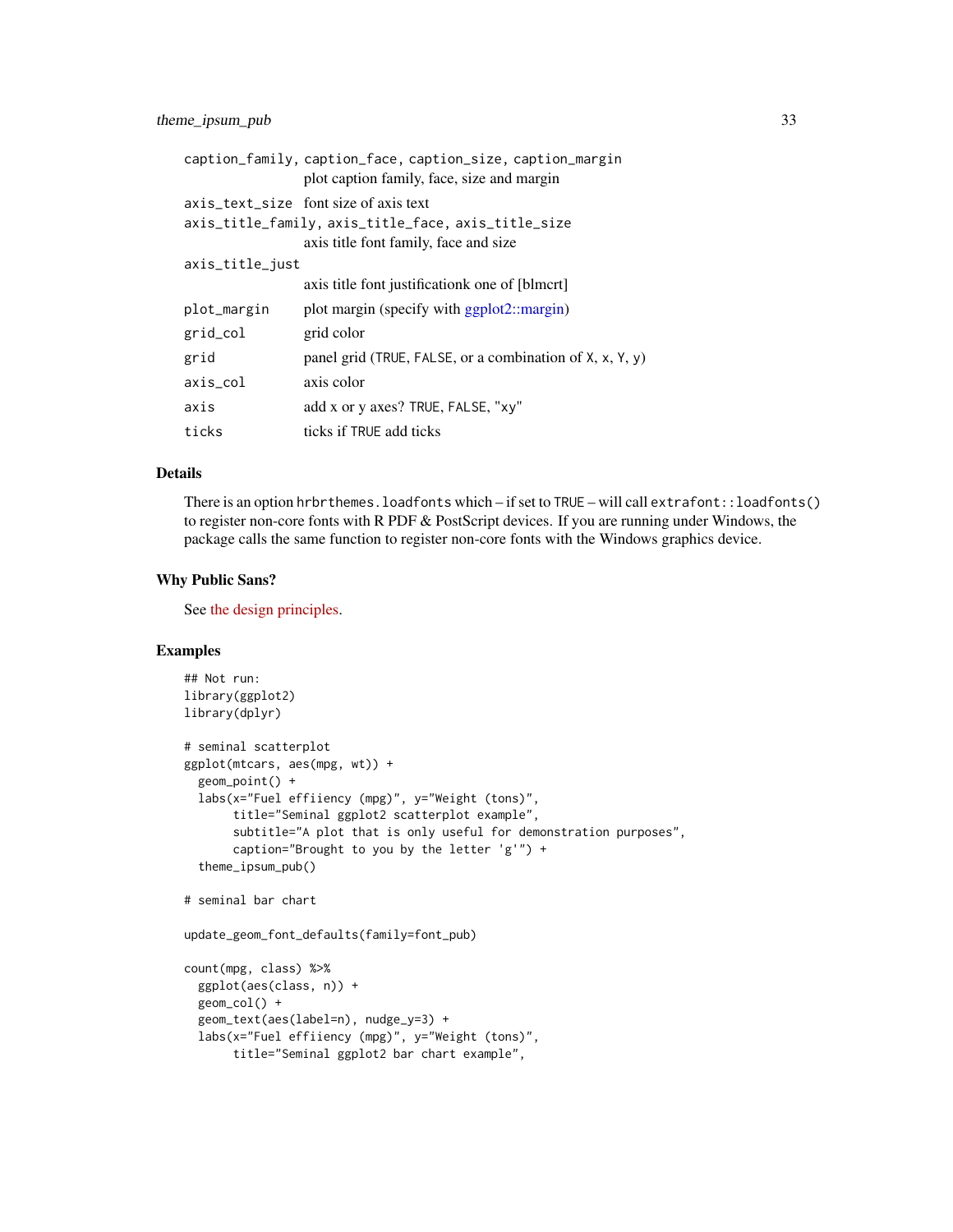```
subtitle="A plot that is only useful for demonstration purposes",
     caption="Brought to you by the letter 'g'") +
theme_ipsum_pub(grid="Y") +
theme(axis.text.y=element_blank())
```

```
## End(Not run)
```
theme\_ipsum\_tw *A precise & pristine [ggplot2](#page-0-0) theme with opinionated defaults and an emphasis on typoghraphy*

### Description

You should [import\\_titillium\\_web\(\)](#page-11-1) first and also install the fonts on your system before trying to use this theme.

```
theme_ipsum_tw(
 base_family = "Titillium Web",
 base_size = 10.5,
 plot_title_family = if (.Platform$OS.type == "windows") "Titillium Web" else
    "Titillium Web Bold",
 plot_title_size = 18,
 plot_title_face = "bold",
 plot_title_margin = 10,
 subtitle_family = if (.Platform$OS.type == "windows") "Titillium Web" else
    "Titillium Web Light",
  subtitle_size = 13,
  subtitle_face = "plain",
  subtitle_margin = 15,
  strip_text_family = base_family,
  strip_text_size = 12,
  strip_text_face = "plain",
  caption_family = if (.Platform$OS.type == "windows") "Titillium Web" else
    "Titillium Web Light",
 caption_size = 9,
  caption_face = "plain",
  caption_margin = 10,
  axis_text_size = base_size,
  axis_title_family = base_family,
  axis_title_size = 9,
  axis_title_face = "plain",
  axis\_title\_just = "rt",plot_margin = margin(30, 30, 30, 30),
  grid\_col = "#ccccccc",grid = TRUE,
```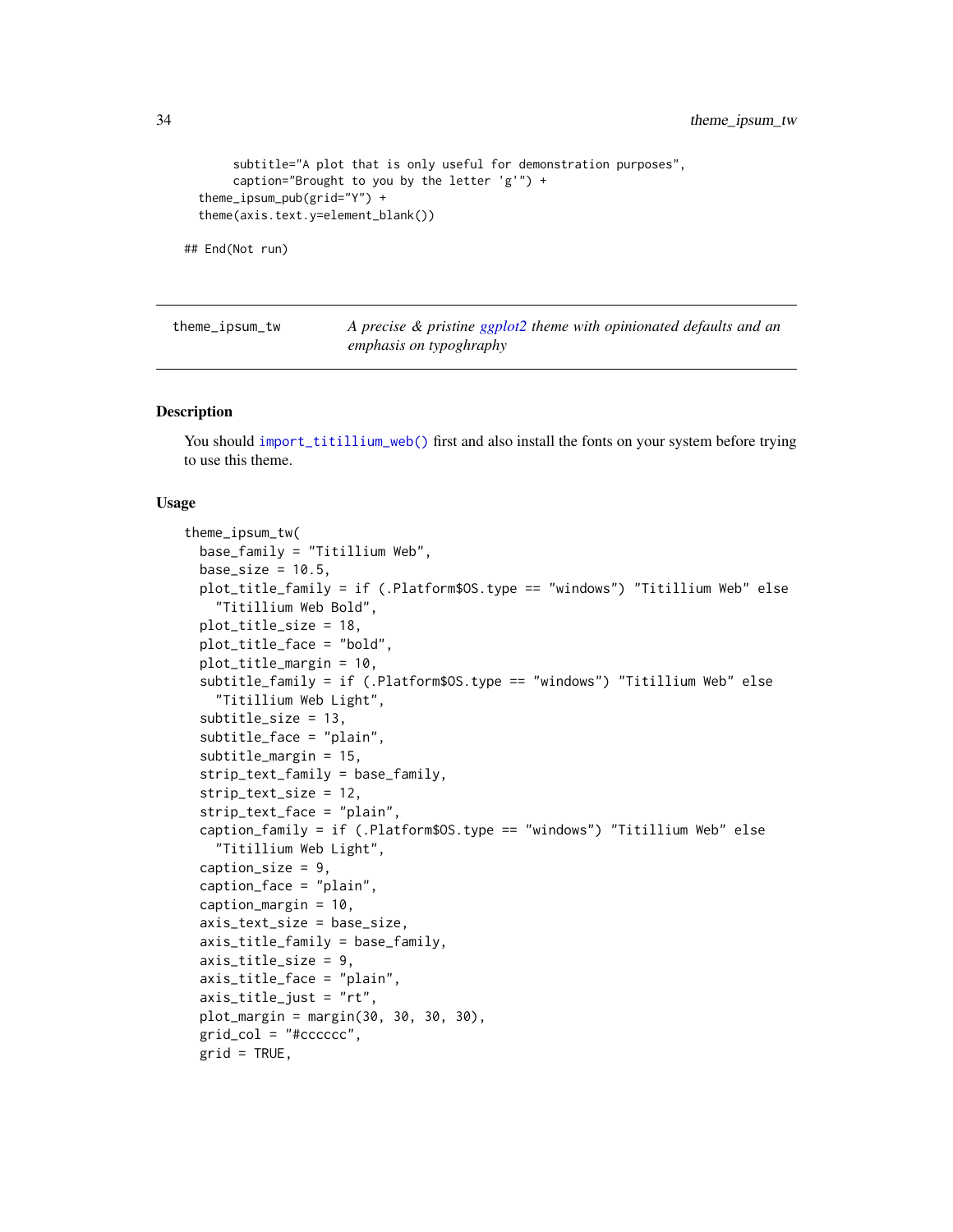```
axis\_col = "tcccccc",axis = FALSE,ticks = FALSE
\mathcal{L}
```
# Arguments

| base_family, base_size |                                                                                                                    |
|------------------------|--------------------------------------------------------------------------------------------------------------------|
|                        | base font family and size                                                                                          |
|                        | plot_title_family, plot_title_face, plot_title_size, plot_title_margin<br>plot tilte family, face, size and margin |
|                        | subtitle_family, subtitle_face, subtitle_size<br>plot subtitle family, face and size                               |
| subtitle_margin        |                                                                                                                    |
|                        | plot subtitle margin bottom (single numeric value)                                                                 |
|                        | strip_text_family, strip_text_face, strip_text_size<br>facet label font family, face and size                      |
|                        | caption_family, caption_face, caption_size, caption_margin<br>plot caption family, face, size and margin           |
|                        | axis_text_size font size of axis text                                                                              |
|                        | axis_title_family, axis_title_face, axis_title_size<br>axis title font family, face and size                       |
| axis_title_just        |                                                                                                                    |
|                        | axis title font justificationk one of [blmcrt]                                                                     |
| plot_margin            | plot margin (specify with ggplot2::margin)                                                                         |
| grid_col               | grid color                                                                                                         |
| grid                   | panel grid (TRUE, FALSE, or a combination of X, x, Y, y)                                                           |
| axis_col               | axis color                                                                                                         |
| axis                   | add x or y axes? TRUE, FALSE, "xy"                                                                                 |
| ticks                  | ticks if TRUE add ticks                                                                                            |

# Details

There is an option hrbrthemes.loadfonts which – if set to TRUE – will call extrafont::loadfonts() to register non-core fonts with R PDF & PostScript devices. If you are running under Windows, the package calls the same function to register non-core fonts with the Windows graphics device.

# Why Titillium Web?

It's free, has tolerable kerning pairs and multiple weights. It's also different than Arial Narrow and the fonts most folks use in ggplot2 charts.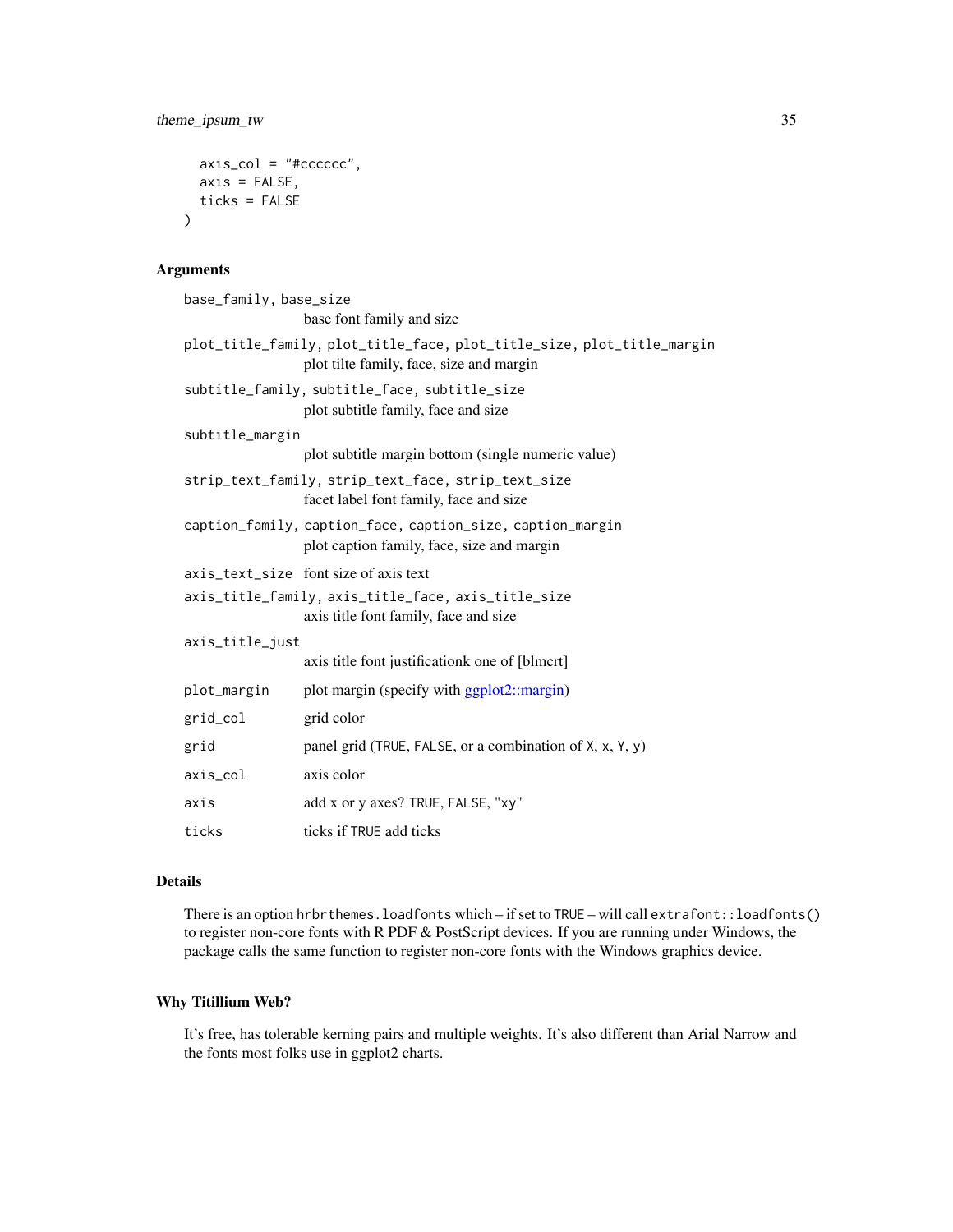### Examples

```
## Not run:
library(ggplot2)
library(dplyr)
# seminal scatterplot
ggplot(mtcars, aes(mpg, wt)) +
 geom_point() +
 labs(x="Fuel effiiency (mpg)", y="Weight (tons)",
      title="Seminal ggplot2 scatterplot example",
      subtitle="A plot that is only useful for demonstration purposes",
      caption="Brought to you by the letter 'g'") +
 theme_ipsum_rc()
# seminal bar chart
# note: make this font_rc on Windows
update_geom_font_defaults(family=font_rc_light)
count(mpg, class) %>%
 ggplot(aes(class, n)) +
 geom_col() +
 geom_text(aes(label=n), nudge_y=3) +
 labs(x="Fuel effiiency (mpg)", y="Weight (tons)",
      title="Seminal ggplot2 bar chart example",
      subtitle="A plot that is only useful for demonstration purposes",
      caption="Brought to you by the letter 'g'") +
 theme_ipsum_tw(grid="Y") +
 theme(axis.text.y=element_blank())
```
## End(Not run)

theme\_tinyhand *Something you should never use.*

### Description

You should [import\\_tinyhand\(\)](#page-10-2) first and also install the fonts on your system before trying to use this theme.

```
theme_tinyhand(
 base_family = font_th,
 base_size = 10.5,
 plot\_title\_family = font\_th,
 plot_title_size = 18,
  plot_title_face = "bold",
  plot_title_margin = 10,
```
<span id="page-35-0"></span>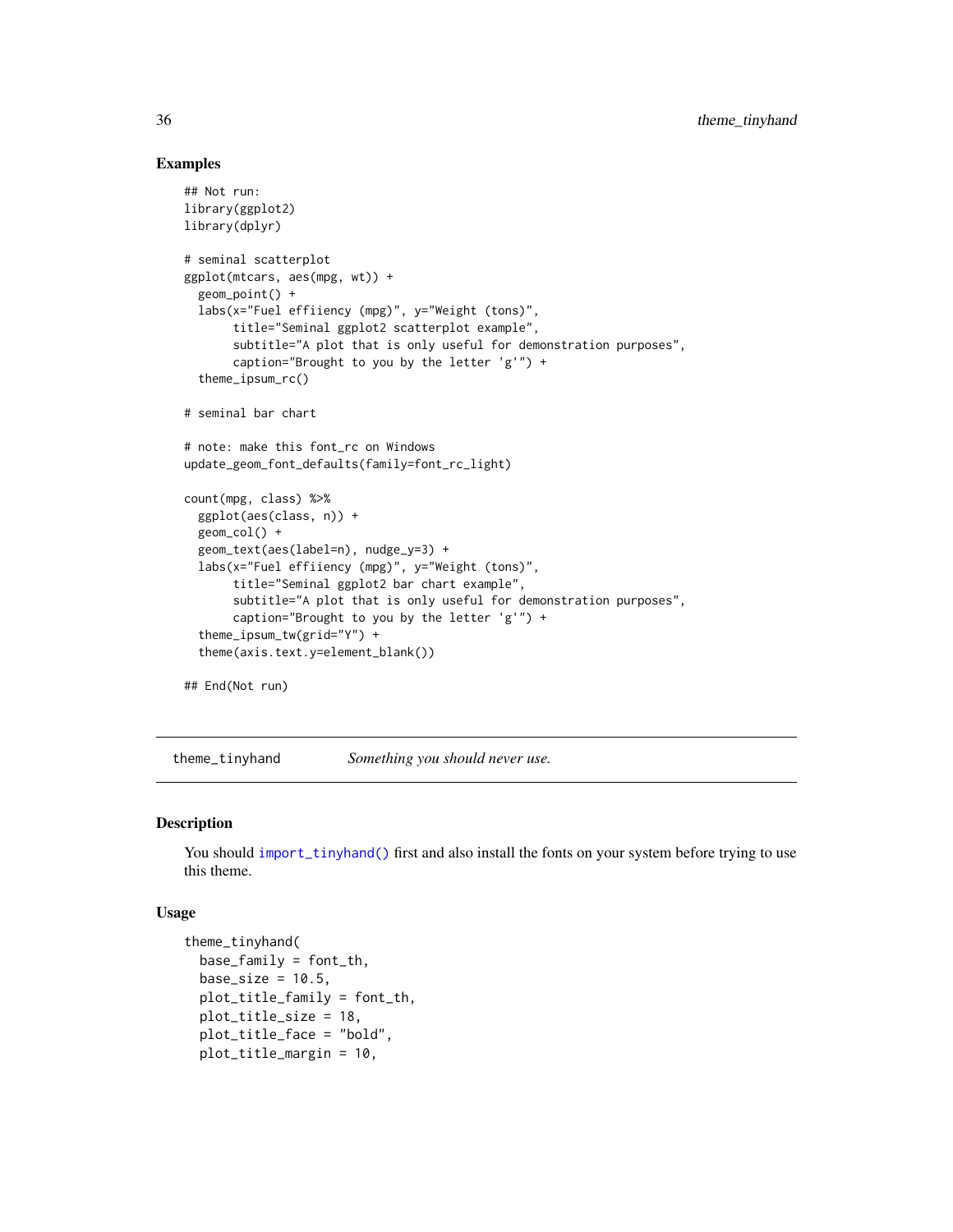# <span id="page-36-0"></span>theme\_tinyhand 37

```
subtitle_family = font_th,
subtitle_size = 13,
subtitle_face = "plain",
subtitle_margin = 15,
strip_text_family = base_family,
strip_text_size = 12,
strip_text_face = "plain",
caption_family = font_th,
caption_size = 9,caption_face = "plain",
caption_margin = 10,
axis_text_size = base_size,
axis_title_family = base_family,
axis_title_size = 9,
axis_title_face = "plain",
axis_title_just = "rt",
plot_margin = margin(30, 30, 30, 30),
grid\_col = "#ccccccc",grid = TRUE,axis\_col = "tcccccc",axis = FALSE,ticks = FALSE
```
# Arguments

 $\mathcal{L}$ 

| base_family, base_size                                                 |                                                          |  |
|------------------------------------------------------------------------|----------------------------------------------------------|--|
|                                                                        | base font family and size                                |  |
| plot_title_family, plot_title_face, plot_title_size, plot_title_margin |                                                          |  |
|                                                                        | plot tilte family, face, size and margin                 |  |
| subtitle_family, subtitle_face, subtitle_size                          |                                                          |  |
|                                                                        | plot subtitle family, face and size                      |  |
| subtitle_margin                                                        |                                                          |  |
|                                                                        | plot subtitle margin bottom (single numeric value)       |  |
|                                                                        | strip_text_family, strip_text_face, strip_text_size      |  |
|                                                                        | facet label font family, face and size                   |  |
| caption_family, caption_face, caption_size, caption_margin             |                                                          |  |
|                                                                        | plot caption family, face, size and margin               |  |
|                                                                        | axis_text_size font size of axis text                    |  |
| axis_title_family, axis_title_face, axis_title_size                    |                                                          |  |
|                                                                        | axis title font family, face and size                    |  |
| axis_title_just                                                        |                                                          |  |
|                                                                        | axis title font justification kone of [blmcrt]           |  |
| plot_margin                                                            | plot margin (specify with ggplot2::margin)               |  |
| grid_col                                                               | grid color                                               |  |
| grid                                                                   | panel grid (TRUE, FALSE, or a combination of X, x, Y, y) |  |
|                                                                        |                                                          |  |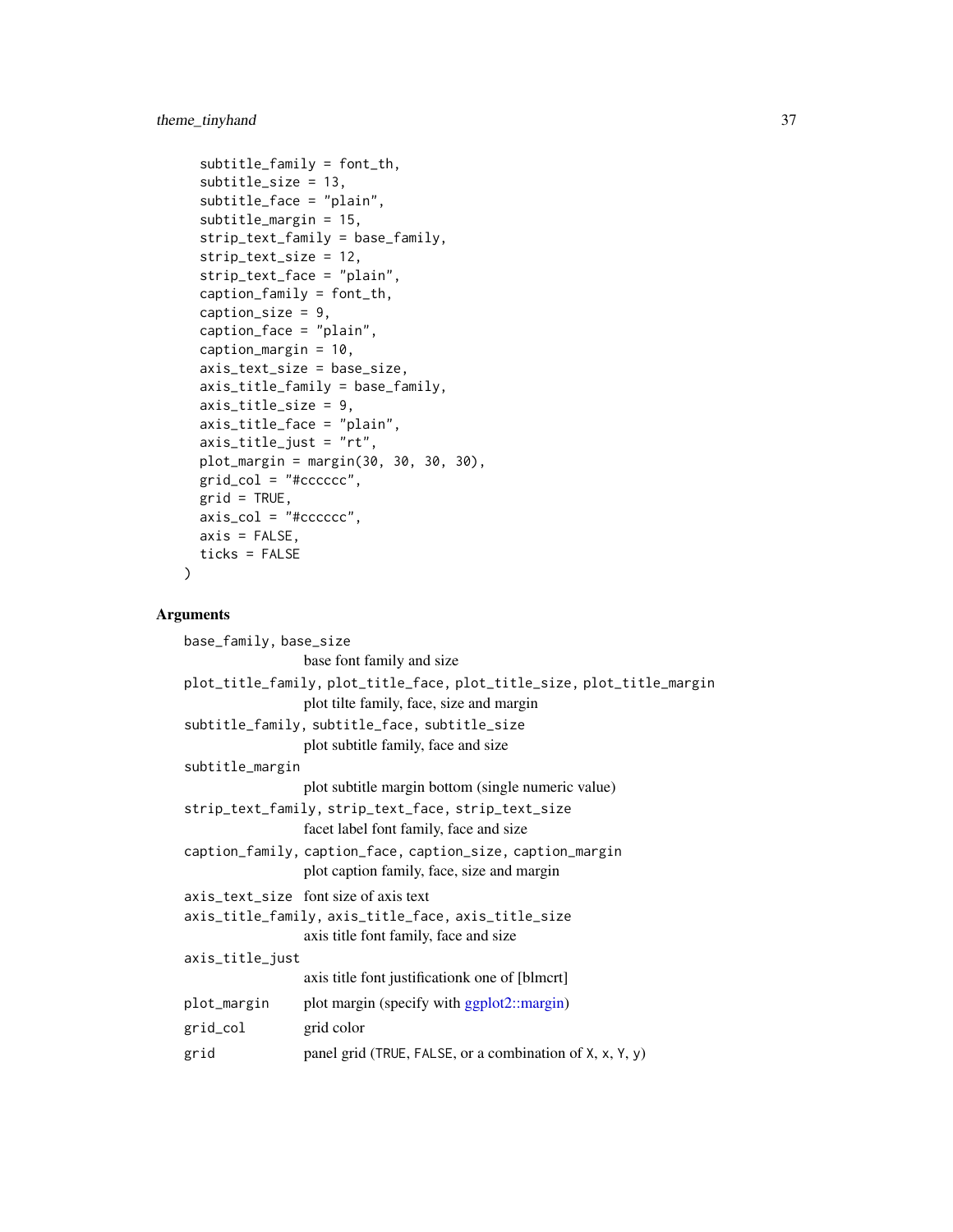<span id="page-37-0"></span>

| axis col | axis color                         |
|----------|------------------------------------|
| axis     | add x or y axes? TRUE, FALSE, "xy" |
| ticks    | ticks if TRUE add ticks            |

### Details

There is an option hrbrthemes.loadfonts which – if set to TRUE – will call extrafont::loadfonts() to register non-core fonts with R PDF & PostScript devices. If you are running under Windows, the package calls the same function to register non-core fonts with the Windows graphics device.

### Why Titillium Web?

It's free, has tolerable kerning pairs and multiple weights. It's also different than Arial Narrow and the fonts most folks use in ggplot2 charts.

```
update_geom_font_defaults
```
*Update matching font defaults for text geoms*

# Description

Updates [ggplot2::geom\_label] and [ggplot2::geom\_text] font defaults

# Usage

```
update_geom_font_defaults(
  family = "Arial Narrow",
  face = "plain",
  size = 3.5,
  color = "#2b2b2b"
\mathcal{L}
```
### Arguments

family, face, size, color font family name, face, size and color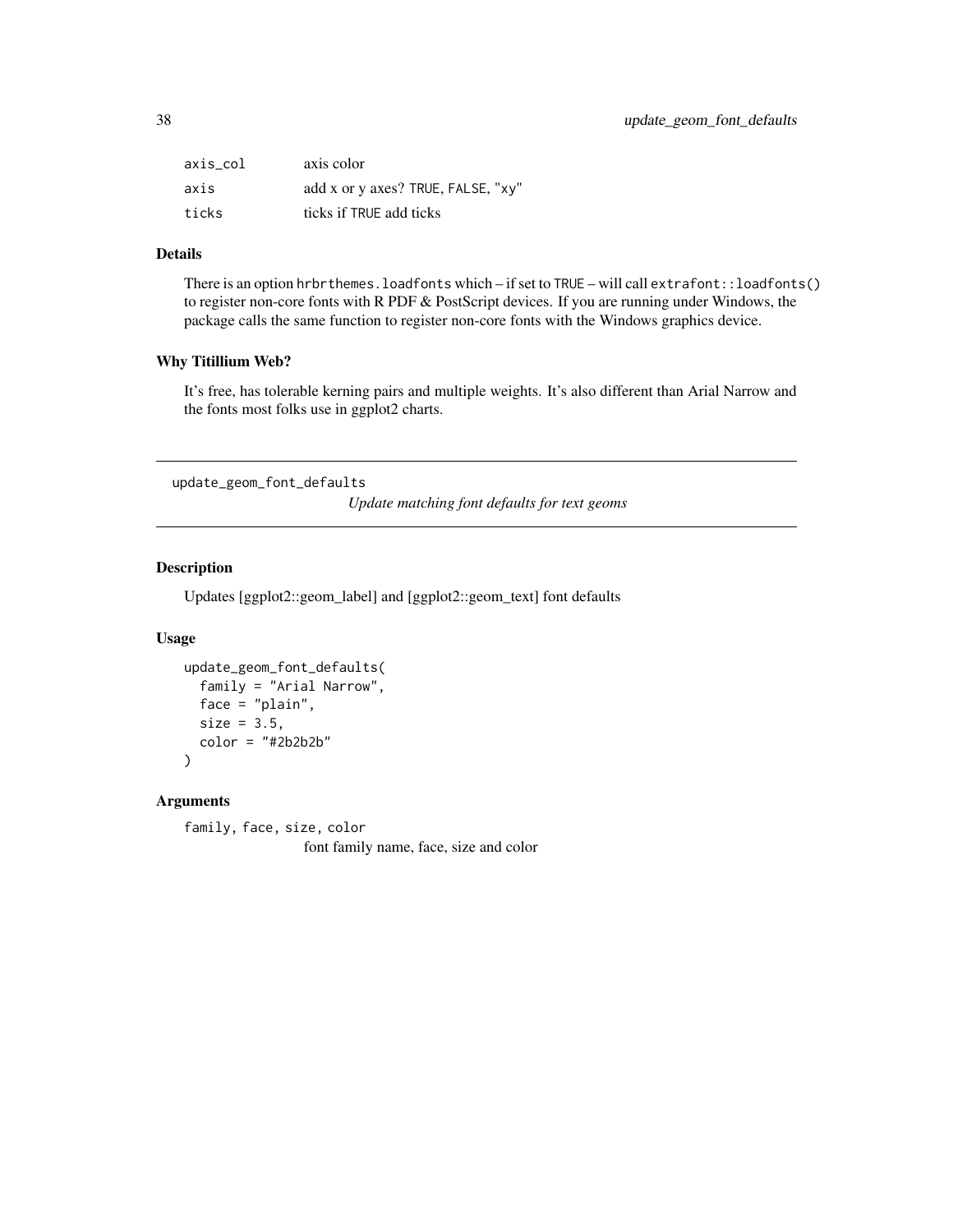# <span id="page-38-0"></span>**Index**

∗Topic datasets font\_an, [3](#page-2-0) font\_es, [4](#page-3-0) font\_ps, [4](#page-3-0) font\_pub, [5](#page-4-0) font\_rc, [5](#page-4-0) font\_th, [6](#page-5-0) font\_tw,  $6$ ft\_cols, [7](#page-6-0) %>% *(*hrbrthemes-exports*)*, [9](#page-8-0) flush\_ticks, [3](#page-2-0) font\_an, [3](#page-2-0) font\_es, [4](#page-3-0) font\_es\_bold *(*font\_es*)*, [4](#page-3-0) font\_es\_light *(*font\_es*)*, [4](#page-3-0) font\_ps, [4](#page-3-0) font\_ps\_light *(*font\_ps*)*, [4](#page-3-0) font\_pub, [5](#page-4-0) font\_pub\_bold *(*font\_pub*)*, [5](#page-4-0) font\_pub\_light *(*font\_pub*)*, [5](#page-4-0) font\_pub\_thin *(*font\_pub*)*, [5](#page-4-0) font\_rc, [5](#page-4-0) font\_rc\_light *(*font\_rc*)*, [5](#page-4-0) font\_th, [6](#page-5-0) font\_tw, [6](#page-5-0) font\_tw\_bold *(*font\_tw*)*, [6](#page-5-0) font\_tw\_light *(*font\_tw*)*, [6](#page-5-0) ft\_cols, [7](#page-6-0) ft\_geom\_defaults, [7](#page-6-0) ft\_pal, [8](#page-7-0) ft\_pal(), *[15](#page-14-0)* ft\_text\_col *(*ft\_cols*)*, [7](#page-6-0)

gg\_check, [8](#page-7-0) ggplot2, *[20](#page-19-0)*, *[24](#page-23-0)*, *[27](#page-26-0)*, *[29](#page-28-0)*, *[31](#page-30-0)*, *[34](#page-33-0)* ggplot2::discrete\_scale, *[15,](#page-14-0) [16](#page-15-0)* ggplot2::margin, *[23](#page-22-0)*, *[28](#page-27-0)*, *[30](#page-29-0)*, *[33](#page-32-0)*, *[35](#page-34-0)*, *[37](#page-36-0)* guides(), *[16,](#page-15-0) [17](#page-16-0)*, *[20](#page-19-0)*

hrbrthemes-exports, [9](#page-8-0) hunspell::dictionary, *[8](#page-7-0)* import\_econ\_sans, [9](#page-8-0) import\_econ\_sans(), *[27](#page-26-0)* import\_plex\_sans, [10](#page-9-0) import\_plex\_sans(), *[29](#page-28-0)* import\_public\_sans, [10](#page-9-0) import\_public\_sans(), *[31](#page-30-0)* import\_roboto\_condensed, [11](#page-10-0) import\_roboto\_condensed(), *[20](#page-19-0)* import\_tinyhand, [11](#page-10-0) import\_tinyhand(), *[36](#page-35-0)* import\_titillium\_web, [12](#page-11-0) import\_titillium\_web(), *[34](#page-33-0)* includes, *[13](#page-12-0)* ipsum, [12](#page-11-0) ipsum\_pal, [14](#page-13-0) ipsum\_pal(), *[16](#page-15-0)* ipsum\_pdf, [14](#page-13-0) modern\_geom\_defaults, [15](#page-14-0) render, *[14](#page-13-0)* rmarkdown\_format, *[13](#page-12-0)* scale\_color\_ft *(*scale\_colour\_ft*)*, [15](#page-14-0) scale\_color\_ipsum *(*scale\_colour\_ipsum*)*, [16](#page-15-0) scale\_colour\_ft, [15](#page-14-0) scale\_colour\_ipsum, [16](#page-15-0) scale\_fill\_ft *(*scale\_colour\_ft*)*, [15](#page-14-0) scale\_fill\_ipsum *(*scale\_colour\_ipsum*)*, [16](#page-15-0) scale\_x\_comma *(*scale\_x\_percent*)*, [17](#page-16-0) scale\_x\_percent, [17](#page-16-0) scale\_y\_comma *(*scale\_x\_percent*)*, [17](#page-16-0) scale\_y\_percent *(*scale\_x\_percent*)*, [17](#page-16-0) scales::alpha(), *[7](#page-6-0)* scales::hue\_pal(), *[15,](#page-14-0) [16](#page-15-0)*